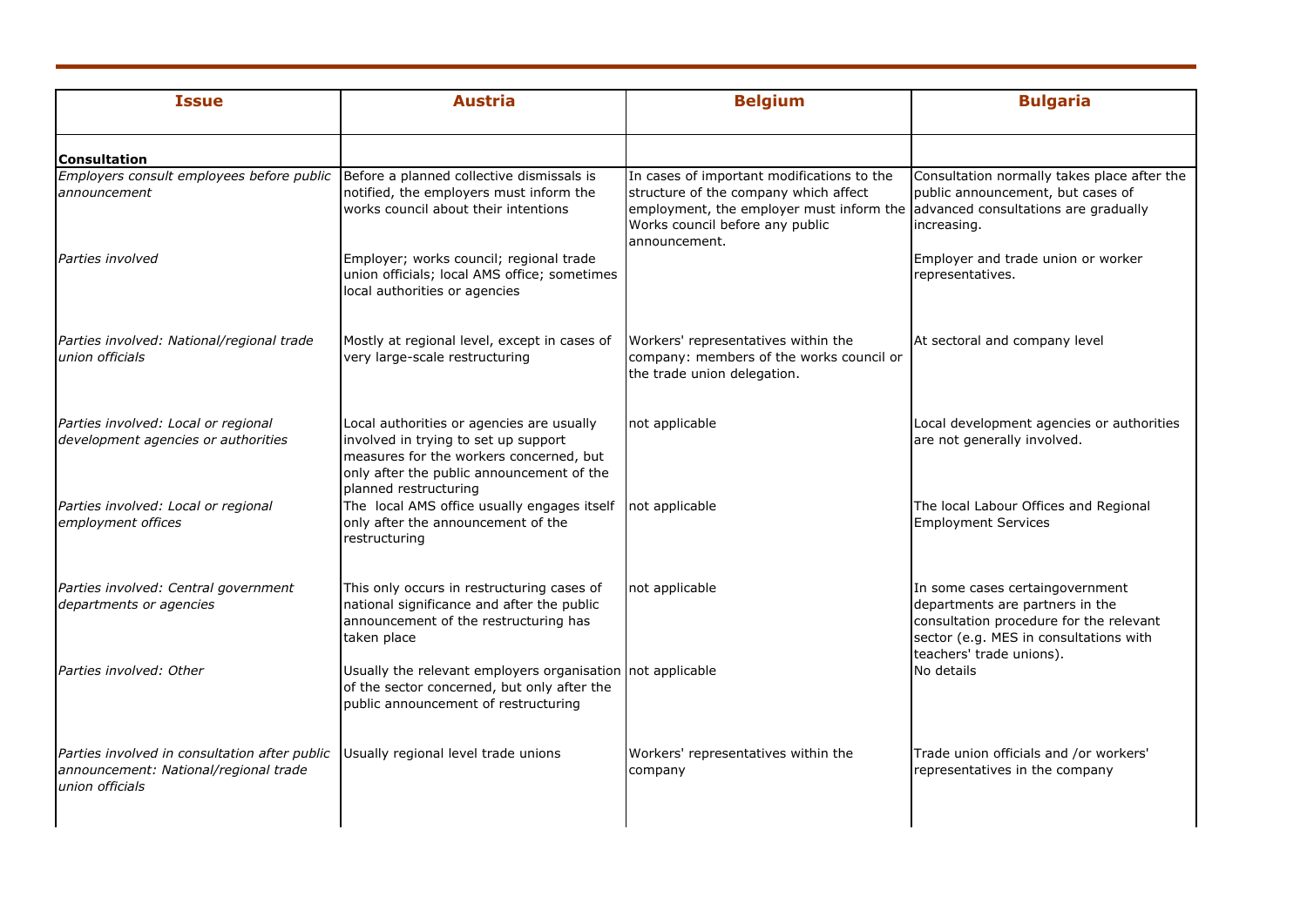| <i>Parties involved in consultation after public</i> In some Länder, such as Vienna, the<br>announcement: Local or regional<br>development agencies or authorities | government (Landesregierung) has set up<br>special agencies which, with the regional<br>AMS offices, are responsible for drawing up<br>and administering re-employment schemes                                                                         | not applicable                                                                                                                                                                                                   | Llocal development agencies or authorities<br>are not normally involved.                                                                                           |
|--------------------------------------------------------------------------------------------------------------------------------------------------------------------|--------------------------------------------------------------------------------------------------------------------------------------------------------------------------------------------------------------------------------------------------------|------------------------------------------------------------------------------------------------------------------------------------------------------------------------------------------------------------------|--------------------------------------------------------------------------------------------------------------------------------------------------------------------|
| Parties involved in consultation after public<br>announcement: Local or regional<br>employment offices                                                             | The AMS                                                                                                                                                                                                                                                | not applicable                                                                                                                                                                                                   | Labour offices                                                                                                                                                     |
| Parties involved in consultation after public<br>announcement: Central government<br>departments or agencies                                                       | Only in large-scale restructuring cases (e.g. not applicable<br>in the case of the closure of the Semperit<br>tyre plant in 2002)                                                                                                                      |                                                                                                                                                                                                                  | The Executive Agency General Labour<br>Inspectorate (EAGLI) may be involved in<br>cases of violation of labour laws. The<br>National Institute of Conciliation and |
| Parties involved in consultation after public No<br>announcement: Specialist consultants                                                                           |                                                                                                                                                                                                                                                        | not applicable                                                                                                                                                                                                   | Arbitration and individual ministries may<br>no information available                                                                                              |
| Parties involved in consultation after public<br>announcement: Conflict resolution bodies                                                                          | If the parties involved fail to agree on a<br>social plan, the works council may refer the<br>case to a public mediation and arbitration<br>board.                                                                                                     | The president of the joint sectoral<br>committee can play the role of a mediator<br>in case of any conflict, including in cases of<br>restructuring.                                                             | The National Institute of Conciliation and<br>Arbitration may participate in the dispute<br>resolution at the request by one of the<br>parties.                    |
| Parties involved in consultation after public<br>announcement: Voluntary bodies, or others                                                                         | Usually no other bodies are involved.                                                                                                                                                                                                                  | not applicable                                                                                                                                                                                                   | no information available                                                                                                                                           |
| Management of consultation process                                                                                                                                 | The consultation process is managed by the Process to be followed by employer is set<br>local or regional offices of the AMS,<br>although in some Länder this is done in<br>cooperation with special bodies or<br>authorities set up by the government | out in legislation. Employer must respond in<br>writing to employee suggestions for avoding consultation process.<br>or reducing redundancies and notify<br>authorities of outcome                               | No standardised practice exists. In most<br>cases the employer manages the                                                                                         |
| <b>Support for workers</b>                                                                                                                                         |                                                                                                                                                                                                                                                        |                                                                                                                                                                                                                  |                                                                                                                                                                    |
| Organisations or bodies involved                                                                                                                                   | The employer (in the case of a social plan<br>etc.); the works council and the regional<br>trade union bodies (advisory support); the<br>regional AMS office; sometimes industry-<br>specific bodies and training agencies (only                       | The main bodies involved in providing<br>support are the trade union bodies and the<br>regional employment offices                                                                                               | Labour offices and private recruitment<br>agencies.                                                                                                                |
| Organisations or bodies involved: The<br>employer responsible for the restructuring                                                                                | In some instances. When the two sides of<br>industry agree on a social plan (e.g.<br>Voestalpine in 2009) or a re-emplyoment<br>scheme (e.g. Plansee in 2009).                                                                                         | The employer responsible for the<br>restructuring has the obligation to provide<br>outplacement for workers aged over 45.<br>Outplacement can be organised by a private<br>company or by the regional employment | Employers are obliged to propose measures<br>to help workers find alternative<br>employment, including training                                                    |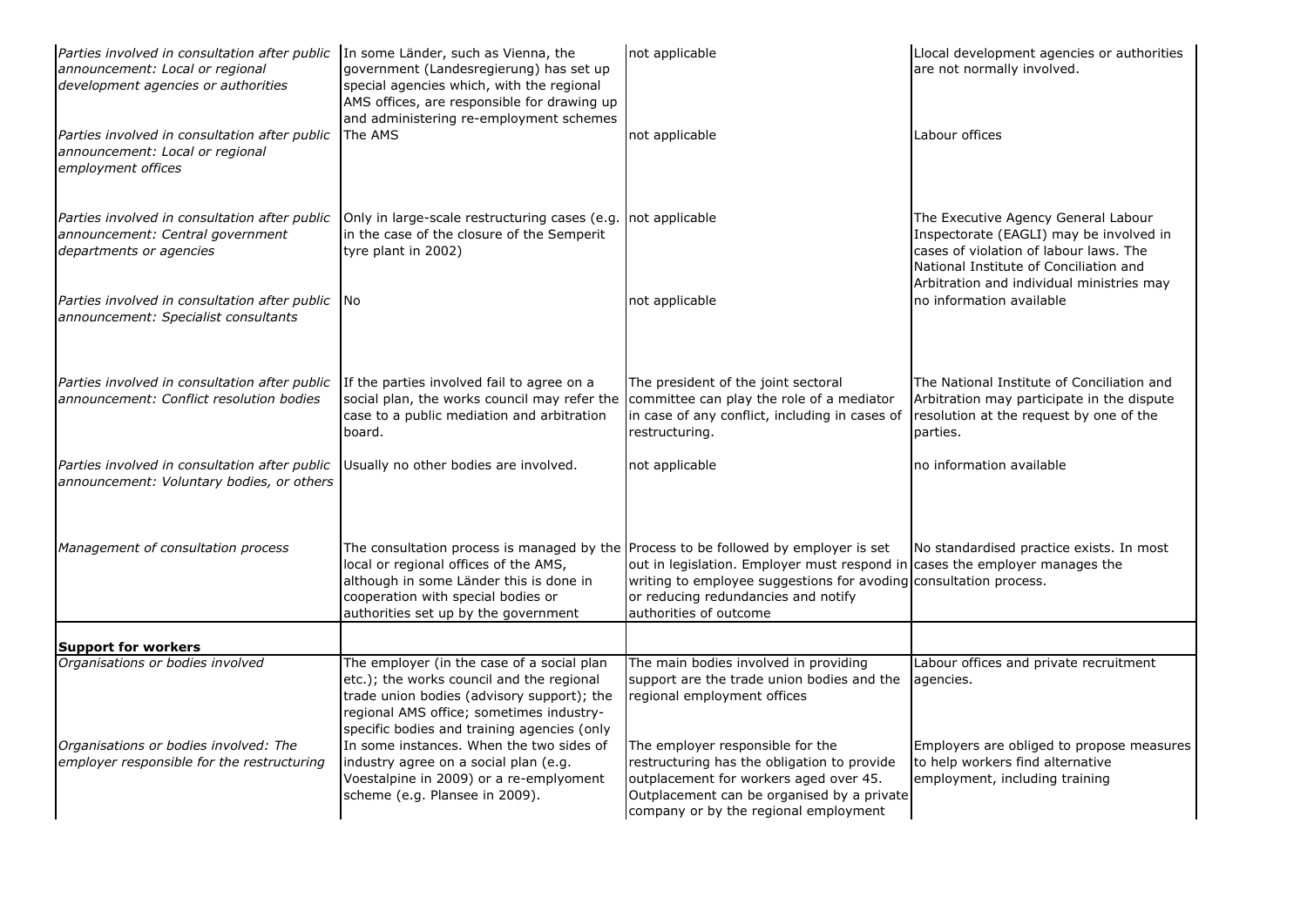| Organisations or bodies involved: Worker<br>representative or trade union bodies                          | Trade unions and works councils provide<br>advisory rather than substantive support.<br>They negotiate the social plans on behalf of<br>the employees.                                                                    | trade unions can be involved in the support Trade unions may, in some cases, provide                                                                                                                                          | support through projects financed by the<br>European Social Fund.                                                                                                                                                    |
|-----------------------------------------------------------------------------------------------------------|---------------------------------------------------------------------------------------------------------------------------------------------------------------------------------------------------------------------------|-------------------------------------------------------------------------------------------------------------------------------------------------------------------------------------------------------------------------------|----------------------------------------------------------------------------------------------------------------------------------------------------------------------------------------------------------------------|
| Organisations or bodies involved: Sector or<br>industry bodies (eg trade or professional<br>associations) | Only in the context of particular types of re- Most sector bodies have a fund providing<br>employment schemes, such as sector<br>schemes, regional schemes, insolvency<br>schemes or 'open' schemes.                      | financial support for vocational training                                                                                                                                                                                     | no information available                                                                                                                                                                                             |
| Organisations or bodies involved: Regional<br>or local employment office                                  | The AMS is particularly responsible for job<br>placement and for the provision of advisory<br>services to job-seekers and employers                                                                                       | Regional employment offices are primarily<br>responsible for assisting dismissed workers<br>in finding a new job.                                                                                                             | Special teams, composed of employers' and<br>employees' representatives, the local<br>Employment Agency and local authorities,<br>are set up to formulate measures for<br>advising employees, training, new business |
| Organisations or bodies involved: Training<br>agencies or educational institutions                        | Only if commissioned by the AMS                                                                                                                                                                                           | They provide training organised by the PES                                                                                                                                                                                    | Only in some instances, when they<br>authorised by public authorities to provide<br>training programmes for employees                                                                                                |
| Organisations or bodies involved:<br>Outplacement or other private sector<br>employment services          | Not usually.                                                                                                                                                                                                              | Outplacement is obligatory for workers<br>aged over 45 and financed by the company.                                                                                                                                           | Only in some instances                                                                                                                                                                                               |
| Organisations or bodies involved: Other<br>local or regional agencies                                     | Some Länder have established separate<br>employment agencies, often with different<br>roles and competences.                                                                                                              | not applicable                                                                                                                                                                                                                | no information available                                                                                                                                                                                             |
| Organisations or bodies involved: Other<br>(specify)                                                      | Not usually.                                                                                                                                                                                                              | not applicable                                                                                                                                                                                                                | no information available                                                                                                                                                                                             |
| Organisation and coordination of activities<br>of bodies involved                                         | In re-employment schemes, the activities of Employer and trade unions can negotiate<br>closely coordinated, with the lead taken by<br>local or regional offices of the AMS,<br>sometimes in cooperation with special      | the different bodies providing assistance are supplementary allowances or outplacement<br>services for workers. If a special unit is set<br>up to help workers find jobs, this is<br>managed by regional employment services, | The local Employment Agency, composed of<br>local labour offices and regional<br>employment services, plays a leading role<br>in developing measures to create<br>alternative employment opportunities for           |
| <b>Attracting new employment</b>                                                                          |                                                                                                                                                                                                                           |                                                                                                                                                                                                                               |                                                                                                                                                                                                                      |
| Organisations or bodies involved in                                                                       | Länder agencies responsible for drawing up                                                                                                                                                                                | Some local units are created to develop                                                                                                                                                                                       | A number of bodies are involved: MLSP (as                                                                                                                                                                            |
| expanding employment opportunities                                                                        | regional employment programmes; Austria<br>Wirtschaftsservice (AWS) bank (state<br>business promotion) at central state level;<br>the social partners via tripartite AMS bodies (agency is responsible for attracting new | employment opportunities by providing<br>support and incentives to new companies.<br>For instance, in the region of Liège, a local                                                                                            | a body managing the Employment Agency)<br>as well as OP HRD (financed by the ESF);<br>the Employment Agency; the National<br>Tripartite Cooperation Council; and the                                                 |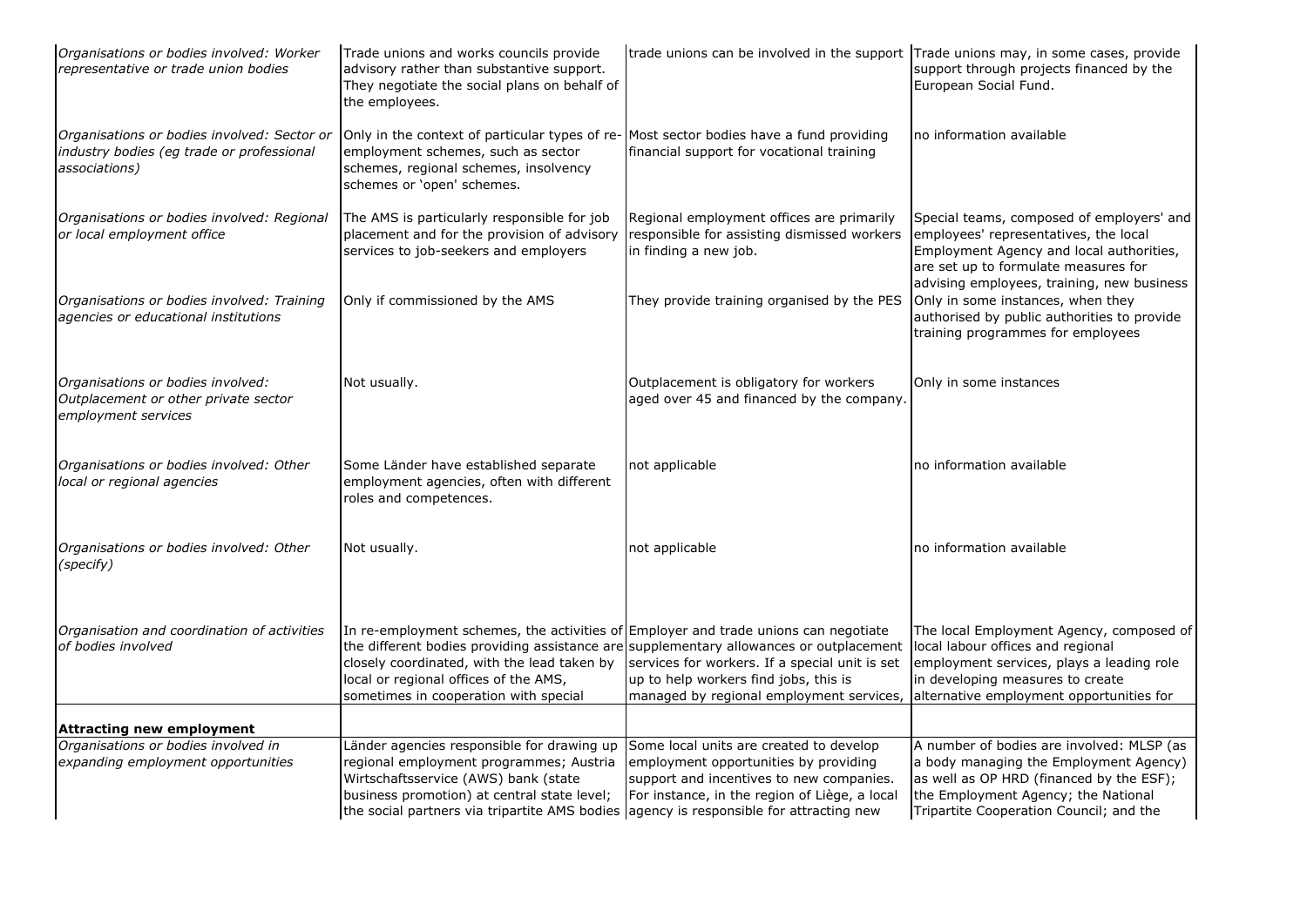| Organisations or bodies involved in<br>expanding employment opportunities: Local Länder have established departments or<br>or regional development agencies | In line with their (budgetary) autonomy, the Local agencies or regional agencies<br>agencies responsible for drawing up<br>regional employment programmes. These<br>are mainly implemented through territorial         |                                                                                                                                                                                                                   | The Regional Development Council and the<br>district development councils are<br>responsible for setting up permanent or<br>temporary employment commissions to<br>advise on measures for expanding |
|-------------------------------------------------------------------------------------------------------------------------------------------------------------|------------------------------------------------------------------------------------------------------------------------------------------------------------------------------------------------------------------------|-------------------------------------------------------------------------------------------------------------------------------------------------------------------------------------------------------------------|-----------------------------------------------------------------------------------------------------------------------------------------------------------------------------------------------------|
| Organisations or bodies involved in<br>expanding employment opportunities:<br>Central government departments or<br>agencies                                 | The management of state business<br>promotion has been performed by the<br>Austria Wirtschaftsservice (AWS) bank since the economy is a competence shared<br>2002.                                                     | At the federal level, the Ministry of<br>Economic Affairs is responsible. However,<br>between the federal level and the three<br>regions, and many initiatives to boost the                                       | The employment commissions include<br>representatives of Ministries and other<br>government agencies, such as the Bulgarian<br>Small and Medium Enterprises Promotion<br>Agency                     |
| Organisations or bodies involved in<br>expanding employment opportunities:<br>Education and training bodies concerned<br>with skill development             | Only if commissioned by the AMS                                                                                                                                                                                        | Regional employment offices can provide<br>training or provide studies on the skills<br>needed in sectors                                                                                                         | Education and training bodies participate in<br>the work of the employment commissions                                                                                                              |
| Organisations or bodies involved in<br>expanding employment opportunities:<br>Sector or industry bodies (eg trade or<br>professional associations)          | Only in cases where the social partner<br>organisations are represented in tripartite<br>AMS bodies and therefore involved in<br>pursuing employment objectives at national<br>and regional level, and in drawing up   | no available information                                                                                                                                                                                          | Sector and industry bodies participate in<br>the work of the employment commissions                                                                                                                 |
| Organisations or bodies involved in<br>expanding employment opportunities:<br>Worker representative or trade union<br>bodies                                | Only in instances where the employee<br>representatives are represented in tripartite<br>AMS bodies and hence involved in pursuing<br>employment aims at national and regional<br>level, and in drawing up territorial | not applicable                                                                                                                                                                                                    | Worker representatives and trade unions<br>participate in the work of the employment<br>commissions                                                                                                 |
| Organisations or bodies involved in<br>expanding employment opportunities:<br>Private agencies                                                              | No information available.                                                                                                                                                                                              | not applicable                                                                                                                                                                                                    | Private agencies are only involved in some<br>instances, when they participate in the work<br>of the employment commissions                                                                         |
| Organisations or bodies involved in<br>expanding employment opportunities:<br>Other (specify)                                                               | No information available.                                                                                                                                                                                              | not applicable                                                                                                                                                                                                    | no information available                                                                                                                                                                            |
| Organisation and coordination of activities<br>of bodies involved                                                                                           | The activities are coordinated in the<br>framework of the territorial employment<br>pacts.                                                                                                                             | Considerable efforts have been made to<br>simplify the administrative procedures<br>concerning job creation and training<br>measures that are the responsibility of the<br>different regions. However, no body is | The district Employment Commissions<br>effectively act to coordinate activities                                                                                                                     |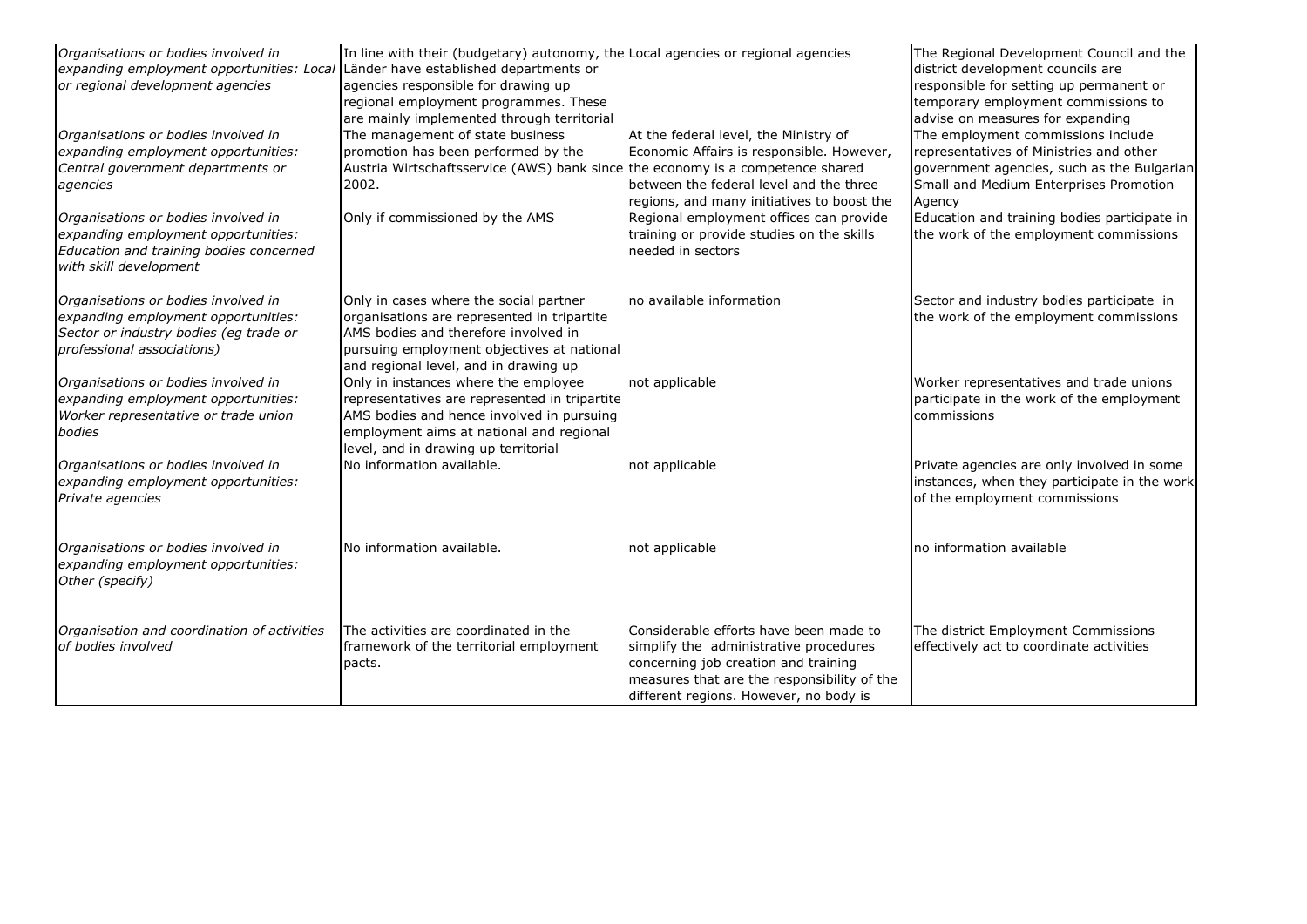| <b>Cyprus</b>                                                                                                                                                                                                                                 | <b>Czech Republic</b>                                                                                                                                                                                     | <b>Denmark</b>                                                                                                                                                                                                                                               | <b>Estonia</b>                                                                                                                                                                                                                                                      |
|-----------------------------------------------------------------------------------------------------------------------------------------------------------------------------------------------------------------------------------------------|-----------------------------------------------------------------------------------------------------------------------------------------------------------------------------------------------------------|--------------------------------------------------------------------------------------------------------------------------------------------------------------------------------------------------------------------------------------------------------------|---------------------------------------------------------------------------------------------------------------------------------------------------------------------------------------------------------------------------------------------------------------------|
|                                                                                                                                                                                                                                               |                                                                                                                                                                                                           |                                                                                                                                                                                                                                                              |                                                                                                                                                                                                                                                                     |
| Employers do normally consult employees<br>before making a public announcement, even planned dismissal but they are not obliged<br>if consultation is usually informal.                                                                       | Employers must inform employees of<br>to inform them before the public<br>announcement is made.                                                                                                           | Companies with 35 employees or more<br>must inform and consult with employees on<br>a regular basis of planned restructuring and<br>other factors that affect their employment<br>relations.                                                                 | According to the Employment Contracts Act,<br>employers are obliged to consult their<br>employees before redundancies are<br>announced. Since 1 July 2009, information<br>on the consultation process must also be                                                  |
| Employers and Trade unions / Employees<br>Representatives.                                                                                                                                                                                    | Trade unions, employees, but the employer<br>is not obliged to inform them before the<br>announcement is made.                                                                                            | Members of the company's Cooperation<br>Committee, i.e. the workers representatives redundancies, the parties usually involved<br>at workplace, the shop steward, and the<br>management. Provisions about the<br>cooperation is laid down in the Cooperation | Before any public announcement of<br>in the consultation process include trade<br>union representatives or employee trustees.<br>In case there are no such elected                                                                                                  |
| Yes.                                                                                                                                                                                                                                          | Trade unions within in company have to be<br>informed according the law. Employers<br>must consult on the dismissal plans, but<br>they are not obliged to inform them before<br>the announcement is made. | No                                                                                                                                                                                                                                                           | Only trade union officials directly related to<br>the company are included, and national<br>trade unions are not generally consulted<br>before public announcement.                                                                                                 |
| No.                                                                                                                                                                                                                                           | Local and regional development agencies<br>can be consulted, but there is no obligation<br>on them to do so. It is the employer's<br>decision.                                                            | No                                                                                                                                                                                                                                                           | Local or regional development agencies or<br>authorities are not normally involved in the<br>consultation process.                                                                                                                                                  |
| No.                                                                                                                                                                                                                                           | The local labour office must be informed,<br>but not before the public announcement.                                                                                                                      | No                                                                                                                                                                                                                                                           | Local or regional employment offices are<br>not normally involved in the consultation<br>process.                                                                                                                                                                   |
| No.                                                                                                                                                                                                                                           | In the case of regions or sectors with<br>particular structural problems or<br>organisations supported from the public<br>budget, but not before the public<br>announcement is made.                      | No                                                                                                                                                                                                                                                           |                                                                                                                                                                                                                                                                     |
| No.                                                                                                                                                                                                                                           | No information available.                                                                                                                                                                                 | No                                                                                                                                                                                                                                                           | In cases where there is an elected<br>employee trustee in the company, they will<br>be consulted in addition to the trade union<br>representatives. Where there is no<br>employee representative elected in the                                                     |
| Employers must consult with trade unions<br>or employee representatives. This obligation informed according the law. Employers<br>is specified by the Collective Redundancies<br>Law of 2001 and the Industrial Relation<br>Code.<br>In cases | Trade unions within in company have to be<br>must consult on the dismissal plans.                                                                                                                         | According to the Act on notification in<br>employees representatives can call an<br>expert advice from the national<br>confereration. In the financial sector the                                                                                            | There is no obligation to undertake<br>connection with collective redundancies, the consultations after the public announcement<br>of the restructuring. However, in cases<br>where there are trade union representatives<br>present in the company, they will most |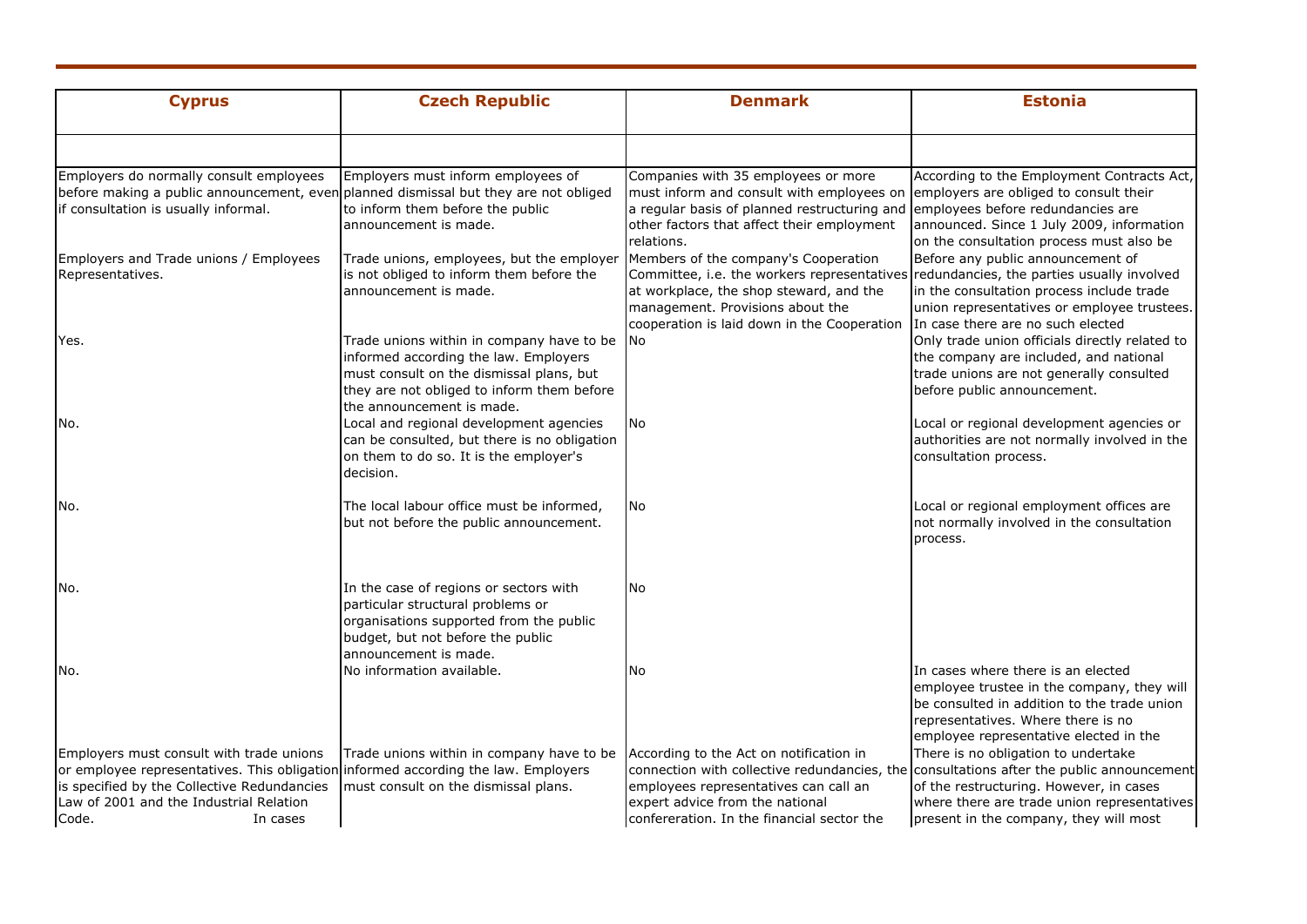| No.                                                                                                                                                                                                                                                                                                                                                                                                                                                                                                                         | Local and regional development agencies or No<br>authorities can be consulted, but whether<br>this is the case appears to vary between<br>employer, sector and region. |                                                                                                                                                                                                                                                                                                                                        | There is no obligation to include local<br>authorities in the consultation process after<br>the announcment. However, after the public<br>announcement, the Unemployment<br>Insurance Fund provides a reaction service                                                                                                                                                                                                                            |
|-----------------------------------------------------------------------------------------------------------------------------------------------------------------------------------------------------------------------------------------------------------------------------------------------------------------------------------------------------------------------------------------------------------------------------------------------------------------------------------------------------------------------------|------------------------------------------------------------------------------------------------------------------------------------------------------------------------|----------------------------------------------------------------------------------------------------------------------------------------------------------------------------------------------------------------------------------------------------------------------------------------------------------------------------------------|---------------------------------------------------------------------------------------------------------------------------------------------------------------------------------------------------------------------------------------------------------------------------------------------------------------------------------------------------------------------------------------------------------------------------------------------------|
| No.                                                                                                                                                                                                                                                                                                                                                                                                                                                                                                                         | In some instances, e.g. when searching for<br>possible solutions                                                                                                       | The Regional Employment Council does not<br>take part in consultations, but must be<br>notified the same day that the<br>announcement is made.                                                                                                                                                                                         | There is no obligation to include local or<br>regional employment offices in the<br>consultation process after the redundancies<br>have been announced. However, in cases<br>where a 'reaction service to collective                                                                                                                                                                                                                              |
| Employers must forward the details of<br>consultation to the relevant authority, the<br>Ministry of Labour and Social Insurance.<br>Legislation states that employers notify<br>public authorities 'the soonest possible' on                                                                                                                                                                                                                                                                                                | In some instances, e.g. when redundancies No<br>occur in regions or sectors with particular<br>problems of restructuring, such as the steel<br>industry                |                                                                                                                                                                                                                                                                                                                                        | Not usually                                                                                                                                                                                                                                                                                                                                                                                                                                       |
| No.                                                                                                                                                                                                                                                                                                                                                                                                                                                                                                                         | Specialists can be consulted, but it appears<br>to vary betweeen employer, sector and<br>region.                                                                       | Both parties are allowed to consult<br>specialists                                                                                                                                                                                                                                                                                     | Not usually                                                                                                                                                                                                                                                                                                                                                                                                                                       |
| Yes in case of disputes. The Department of<br>Labour Relations of the Minister of Labour<br>and Social Insurance is responsible for<br>mediating in labour disputes in the private<br>and semi-government sector.                                                                                                                                                                                                                                                                                                           | In the case of regions or sectors with<br>particular structural problems or<br>organisations supported from the public<br>budget.                                      | No                                                                                                                                                                                                                                                                                                                                     | Not usually                                                                                                                                                                                                                                                                                                                                                                                                                                       |
| No.                                                                                                                                                                                                                                                                                                                                                                                                                                                                                                                         | Voluntary bodies can be consulted, but it<br>appears to depends on the sector and<br>region.                                                                           | Not known of.                                                                                                                                                                                                                                                                                                                          | Not usually                                                                                                                                                                                                                                                                                                                                                                                                                                       |
| Legislation specifies that at a minimum<br>employers consult on: a) avoiding collective involved.<br>dismissals or reducing the number of<br>employees to be affected; and b)<br>moderating the impact through social                                                                                                                                                                                                                                                                                                       | By joint negotiation between various parties The initiative is taken by the employer and                                                                               | the employer who manages the<br>negotiations with the employees'<br>representatives.                                                                                                                                                                                                                                                   | Consultations before the public<br>announcement are typically managed by<br>the employer. When consultations also take<br>place after the announcement, this is<br>mainly managed by the Unemployment                                                                                                                                                                                                                                             |
|                                                                                                                                                                                                                                                                                                                                                                                                                                                                                                                             |                                                                                                                                                                        |                                                                                                                                                                                                                                                                                                                                        |                                                                                                                                                                                                                                                                                                                                                                                                                                                   |
| With very few exceptions, there are no<br>specific structures in place to assist workers sometimes employer.<br>losing their jobs as a result of restructuring,<br>either to help them find new jobs or to<br>adjust to redundancy. Workers who lose<br>Only in some instances - e.g. in case of BAT Employers are obliged to inform trade<br>which on closure of its plant, provided<br>individual training and job interviews with<br>other employers to workers, as a result of<br>an agreement with trade unions. There | Trade unions, labour offices, NGOs,<br>unions, labour office and employees. Other<br>activities are voluntary and depend on<br>employer.                               | Regional Employment Council (main<br>responsibillity), local job centres (main<br>administration), maybe the union and the<br>employer, and the official Labour Market<br>Training Courses. The pivot point is the job<br>Support from the employer is either<br>voluntary or laid down in a collective<br>agreement at company level. | The organisations/bodies most typically<br>involved in assisting workers include: the<br>employer responsible for the restructuring,<br>employee representatives (either trade<br>union representatives or elected by<br>Employers must consult their employees<br>and try to find an agreement on possible<br>measures to assist workers in adjusting to<br>their redundancy. However, there is no<br>information on how far this requirement is |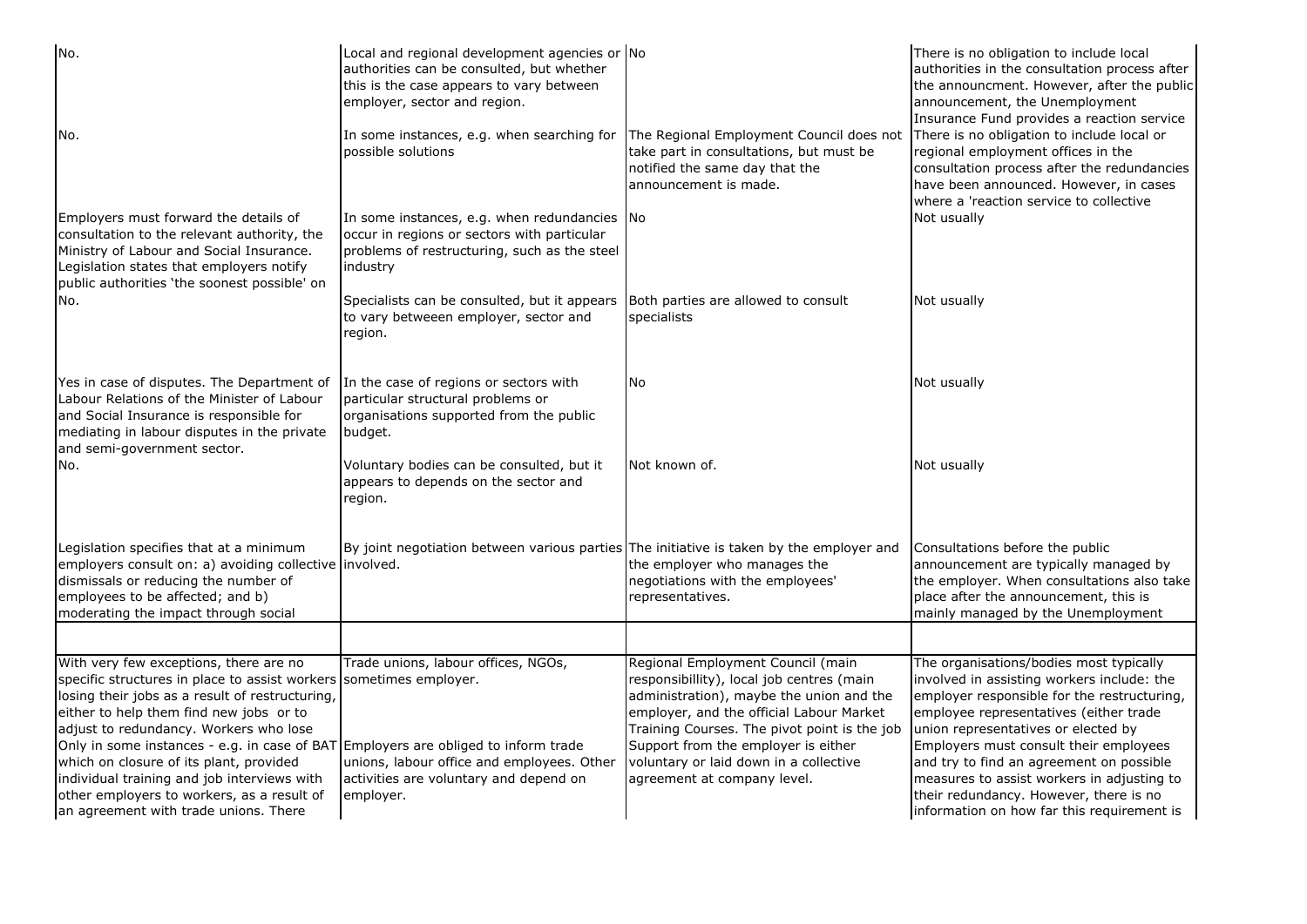| Trade unions do actively support employees Trade unions usually provide support for<br>losing their jobs. For example, the<br>Pancyprian Federation of Labour (PEO)<br>maintains a job-seeking office which<br>managed to find jobs for about 30<br>No.                                                                                                                                                                                                                                                             | workers (consultancy).<br>No information available.                                                                                                                                                                                                                                | Yes, in most instances. The unions most<br>often take an active part in one way or<br>another in finding new jobs or training<br>courses for employees made redundant.<br>No                                                                                                                                | Workers representatives and/or trade union<br>representatives must try to reach an<br>agreement with the employer on the<br>measures to assist workers made redundant<br>during the consultation phase. However,<br>Sector or industry bodies are generally not<br>included in efforts to assist workers                                                                                                                                                                                                                                                                       |
|---------------------------------------------------------------------------------------------------------------------------------------------------------------------------------------------------------------------------------------------------------------------------------------------------------------------------------------------------------------------------------------------------------------------------------------------------------------------------------------------------------------------|------------------------------------------------------------------------------------------------------------------------------------------------------------------------------------------------------------------------------------------------------------------------------------|-------------------------------------------------------------------------------------------------------------------------------------------------------------------------------------------------------------------------------------------------------------------------------------------------------------|--------------------------------------------------------------------------------------------------------------------------------------------------------------------------------------------------------------------------------------------------------------------------------------------------------------------------------------------------------------------------------------------------------------------------------------------------------------------------------------------------------------------------------------------------------------------------------|
| During the current economic slowdown, the Help to find new job, pay social benefits,<br>Labour Department of the Ministry of<br>Labour and Social Insurance is displaying an cases.<br>increased alertness in preventing job losses.<br>Specifically, whenever cases that may lead<br>The Human Resource Development<br>Authority, under the Ministry of Labour and<br>Social Insurance, has drafted a Special Plan<br>of Action, with the aim of warding off<br>unemployment. The Single-enterprise Initial<br>No. | consultancy. Not confined to restructuring<br>Only in some instances, where they provide The Labour Market Training Courses<br>training under an agreement with labour<br>offices or employers.<br>Only in some instances, where employers<br>might pay for outplacement services. | The local job centres, and the Regional<br>Employment Council are involved.<br>(Arbejdsmarkedsuddannelserne, AMU) and<br>the Adult and Vocational Training Courses<br>(Voksen- efteruddannelserne, VEU) both<br>under the Ministry of Education. The<br>There are no private sector employment<br>services. | concerned.<br>In cases where the 'reaction measure' to<br>collective redundancies is provided, the<br>regional offices of the Unemployment<br>Insurance Fund have the leading role in<br>managing the assistance provided to<br>Training agencies or educational institutions<br>are not generally directly included in efforts<br>to assist workers concerned. However, in<br>case where additional or retraining is<br>required, the workers concerned may be<br>Private sector employment services are<br>generally not included in efforts to assist<br>workers concerned. |
| No.                                                                                                                                                                                                                                                                                                                                                                                                                                                                                                                 | Other local or regional agencies can be<br>consulted, it depends on the employer.                                                                                                                                                                                                  | No                                                                                                                                                                                                                                                                                                          | In cases where 'reaction measures' to<br>collective redundancies are provided, the<br>local government will be involved in efforts<br>to assist workers concerned.                                                                                                                                                                                                                                                                                                                                                                                                             |
| No.                                                                                                                                                                                                                                                                                                                                                                                                                                                                                                                 | Other bodies are mainly NGOs. There are<br>many project supported from European<br>structural funds to help unemployed people<br>(but not only in case of restructuring):<br>individual consultancy, training, retraining.                                                         | <b>No</b>                                                                                                                                                                                                                                                                                                   | In cases where 'reaction measures' to<br>collective redundancies are provided, the<br>Labour Inspectorate will also be included in<br>the team to assist the workers concerned.                                                                                                                                                                                                                                                                                                                                                                                                |
| No available information.                                                                                                                                                                                                                                                                                                                                                                                                                                                                                           | The procedure to be followed is specified in<br>the legislation. Employment offices<br>cooperate with employers and unions to<br>assist workers made redundant, and local<br>authorities participate in the search for                                                             | The local job centres coordinate the efforts.                                                                                                                                                                                                                                                               | No information is available concerning the<br>co-ordination activities in place. In case<br>where there are reaction measures to<br>collective redundancies, the Unemployment<br>Insurance Fund will act as the co-ordinator                                                                                                                                                                                                                                                                                                                                                   |
| Measures aimed at expanding employment<br>opportunities, or attracting new jobs at<br>regional or local level, are very uncommon.<br>It should be noted that the Cyprus Labour<br>Market has been characterised during the                                                                                                                                                                                                                                                                                          | Labour offices, NGOs, local authorities.                                                                                                                                                                                                                                           | The National Agency for Enterprise and<br>Construction (Erhvervs og Byggestyrelsen),<br>and the regional growth forums for business the region affected of restructuring. In<br>expansion. Local job centres and the<br>Regional Employment Council are also                                                | Local government will generally be involved<br>in expanding employment opportunities in<br>some cases, Enterprise Estonia may be<br>included as well. There is no information on                                                                                                                                                                                                                                                                                                                                                                                               |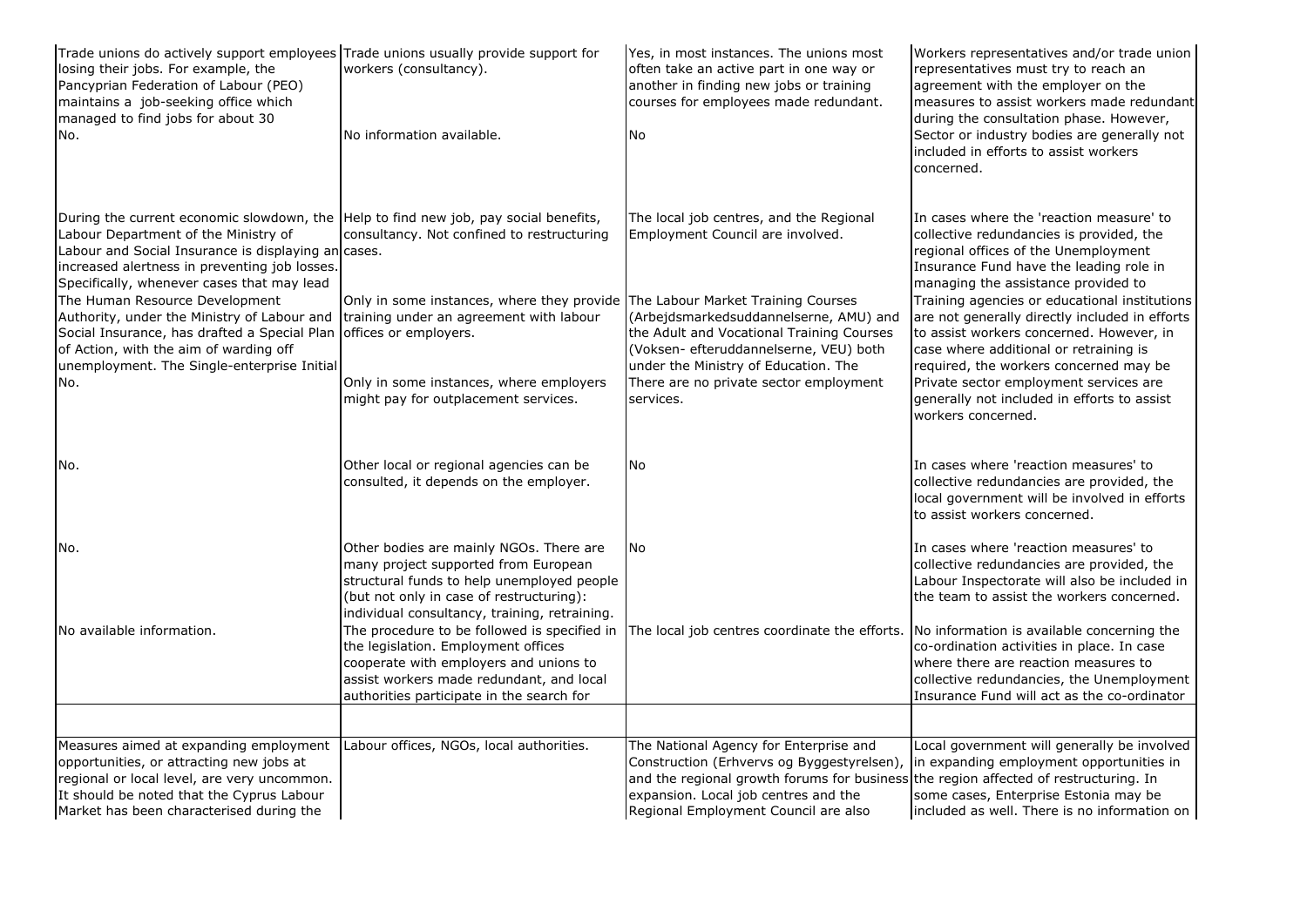| No.                                                                                                                                                                                                                        | They provide information on subsidies for<br>employers preparing business plans and<br>help them access these. They also help<br>firms moving into the region to find suitable expansion. Local job centres and the<br>locations and business partners                                          | The National Agency for Enterprise and<br>Construction (Erhvervs og Byggestyrelsen), of the local or regional development<br>and the regional growth forums for business agencies in expanding employment<br>Regional Employment Council for                                                                                                                                                     | There is no information of the involvement<br>opportunities.                                                                                                                                                                                                                                                                                  |
|----------------------------------------------------------------------------------------------------------------------------------------------------------------------------------------------------------------------------|-------------------------------------------------------------------------------------------------------------------------------------------------------------------------------------------------------------------------------------------------------------------------------------------------|--------------------------------------------------------------------------------------------------------------------------------------------------------------------------------------------------------------------------------------------------------------------------------------------------------------------------------------------------------------------------------------------------|-----------------------------------------------------------------------------------------------------------------------------------------------------------------------------------------------------------------------------------------------------------------------------------------------------------------------------------------------|
| Special measures aimed at expanding<br>employment opportunities, or attracting<br>new employment at regional and local level<br>are rare in Cyprus. The regional policy<br>guidelines of the Planning Bureau of the<br>No. | The central government is responsible for<br>providing support in regions affected by<br>restructuring. The CzechInvest agency<br>helps attract foreign investment and<br>domestic companies to develop. The<br>Only in some instances, where training is<br>organised with employment offices. | Although not usually directly involved in<br>activities, the National Agency for<br>Enterprise and Construction (NEAC) is the<br>central government authority for economic<br>growth and employment opportunities, and<br>Labour Market Training Courses (AMU),<br>Adult and Vocational Training (VEU) taking<br>place in AMU-centres and Technical Schools. with skill development in expanding | Enterprise Estonia, founded in 2000 by the<br>Ministry of Economic Affairs, supports<br>business start-ups and developing<br>companies by providing financial support,<br>and information and training at a national<br>There is no information on the involvement<br>of education and training bodies concerned<br>employment opportunities. |
| No.                                                                                                                                                                                                                        | No information available.                                                                                                                                                                                                                                                                       | No                                                                                                                                                                                                                                                                                                                                                                                               | There is no information concerning the<br>involvement of sector or industry bodies in<br>efforts to expand employment<br>opportunities.                                                                                                                                                                                                       |
| No.                                                                                                                                                                                                                        | Worker representative or trade union bodies Local trade unions are usually involved in<br>can provide consultancy.                                                                                                                                                                              | finding jobs for redundant workers. At<br>national level the large trade unions have<br>published action plans for job creation.                                                                                                                                                                                                                                                                 | There is no information of the involvement<br>of worker representative or trade union<br>bodies in efforts to expand employment<br>opportunities.                                                                                                                                                                                             |
| No.                                                                                                                                                                                                                        | Wheter private agencies participate<br>depends on the particular employer.                                                                                                                                                                                                                      | In some instances, on the initiative of the<br>regional "Growth Forums" or job centres                                                                                                                                                                                                                                                                                                           | There is no information of the involvement<br>of private agencies in efforts to expand<br>employment opportunities.                                                                                                                                                                                                                           |
| No.                                                                                                                                                                                                                        | NGOs may also be involved, including with<br>project supported from European structural<br>funds to help unemployed people (but not<br>only in case of restructuring): individual<br>consultancy, training, retraining.                                                                         | Tripartite cooperation. The social partners<br>have in various degrees been involved in<br>the labour market reforms since the 1990s,<br>among others 'Bringing more people into<br>work' from 2005 and a tripartite agreement well.                                                                                                                                                             | At the local level, probably the most<br>important role is played by the local<br>municipality or city, who have include these<br>activities in their development strategies as                                                                                                                                                               |
| The Strategic Development Plan 2007-                                                                                                                                                                                       | No real coordination but implicit                                                                                                                                                                                                                                                               | Activities for expanding employment are                                                                                                                                                                                                                                                                                                                                                          | In some areas, Enterprise Estonia may work                                                                                                                                                                                                                                                                                                    |
| 2013, which includes a strategy for                                                                                                                                                                                        | coordination because of common goals.                                                                                                                                                                                                                                                           | carried out by the job centres and the                                                                                                                                                                                                                                                                                                                                                           | with local authorities to support                                                                                                                                                                                                                                                                                                             |
| achieving a more balanced development                                                                                                                                                                                      |                                                                                                                                                                                                                                                                                                 | employment regions (administered and                                                                                                                                                                                                                                                                                                                                                             | development. In most cases, activities to                                                                                                                                                                                                                                                                                                     |
| between urban and rural areas, is prepared                                                                                                                                                                                 |                                                                                                                                                                                                                                                                                                 | monitored by the Ministry of Employment).                                                                                                                                                                                                                                                                                                                                                        | expand employment are co-ordinated by                                                                                                                                                                                                                                                                                                         |
| and coordinated by the Planning Bureau.                                                                                                                                                                                    |                                                                                                                                                                                                                                                                                                 | Measures for attracting busineeses are                                                                                                                                                                                                                                                                                                                                                           | the local municipality or the city, and will                                                                                                                                                                                                                                                                                                  |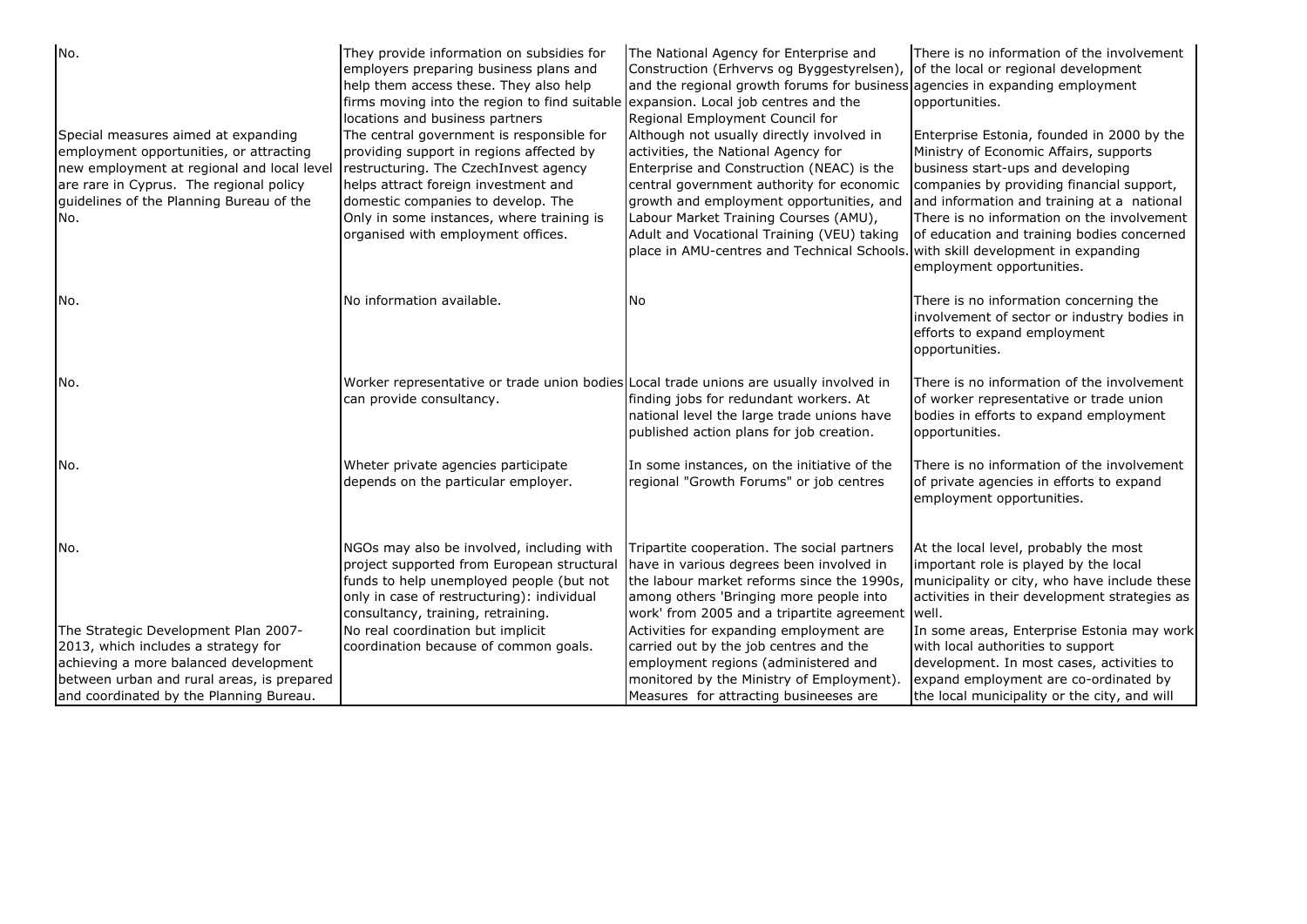| <b>Finland</b>                               | <b>France</b> | <b>Germany</b>                                                                                                    | <b>Greece</b>                                 |
|----------------------------------------------|---------------|-------------------------------------------------------------------------------------------------------------------|-----------------------------------------------|
|                                              |               |                                                                                                                   |                                               |
| There is no legal obligation and employers   |               | This is obligatory only in establishments of                                                                      | Employers must inform employees of            |
| do not usually do so, but in some cases      |               | more than 20 employees where a works                                                                              | planned dismissal but not before a public     |
| may unofficially inform chief trade union    |               | council exist. According to the Works                                                                             | announcement is made                          |
| shop steward                                 |               | Constitution Act, employers have an                                                                               |                                               |
|                                              |               | obligation to provide full and timely                                                                             |                                               |
| No information available                     |               | Employer and works council are involved at No information available                                               |                                               |
|                                              |               | the establishment level (regulated by the                                                                         |                                               |
|                                              |               | Works Constitution Act). Employer,                                                                                |                                               |
|                                              |               | company/group works council and                                                                                   |                                               |
|                                              |               | representatives of the workforce and                                                                              |                                               |
| Only in some cases, when they may inform     |               | At the level of the establishment only if                                                                         | If there is consultation, it is with workers' |
| the chief trade union shop steward before    |               | trade union officials are contacted by the                                                                        | representatives in the company, who might     |
| making a public announcement, who is         |               | works council. At company level if the trade belong to the enterprise-level union                                 |                                               |
| usually asked not to divulge the information |               | unions are contacted by the works councils                                                                        |                                               |
|                                              |               | or are represented on the supervisory                                                                             |                                               |
| No information available                     |               | The bodies are not typically involved unless No information available                                             |                                               |
|                                              |               | the local or regional authority is shareholder                                                                    |                                               |
|                                              |               | or owner of the company. In large cases,                                                                          |                                               |
|                                              |               | ministries of the federal states (Laender)                                                                        |                                               |
|                                              |               | get involved if the company applies to                                                                            |                                               |
| No information available                     |               | The Federal Employment Agency is not                                                                              | No information available                      |
|                                              |               | involved in the consultation process, but                                                                         |                                               |
|                                              |               | has to approve projected short-time<br>working and projected collective                                           |                                               |
|                                              |               | redundancies. In cases of dispute, the                                                                            |                                               |
|                                              |               |                                                                                                                   |                                               |
| No information available                     |               | In very exceptional cases when a company No information available<br>applies for public subsidies financed by the |                                               |
|                                              |               | German Economy Fund (set up in 2009 in                                                                            |                                               |
|                                              |               | response to the economic crisis). Typically,                                                                      |                                               |
|                                              |               | there is no involvement unless the central                                                                        |                                               |
| No information available                     |               | Consultancy firms. In establishments with                                                                         | No information available                      |
|                                              |               | over 300 employees, the works council may                                                                         |                                               |
|                                              |               | hire a consultant to help and advise.                                                                             |                                               |
|                                              |               |                                                                                                                   |                                               |
| Legally, consultation must include the       |               | Only if contacted by the works council or                                                                         | Workers representatives at enterprise level   |
| employees' representative who is usually     |               | employee representatives on the                                                                                   | (enterprise-level unions, works councils) are |
| the chief shop steward. In over half the     |               | supervisory board                                                                                                 | involved                                      |
| cases, they will use expert help, usually    |               |                                                                                                                   |                                               |
| from the trade union. Employees are          |               |                                                                                                                   |                                               |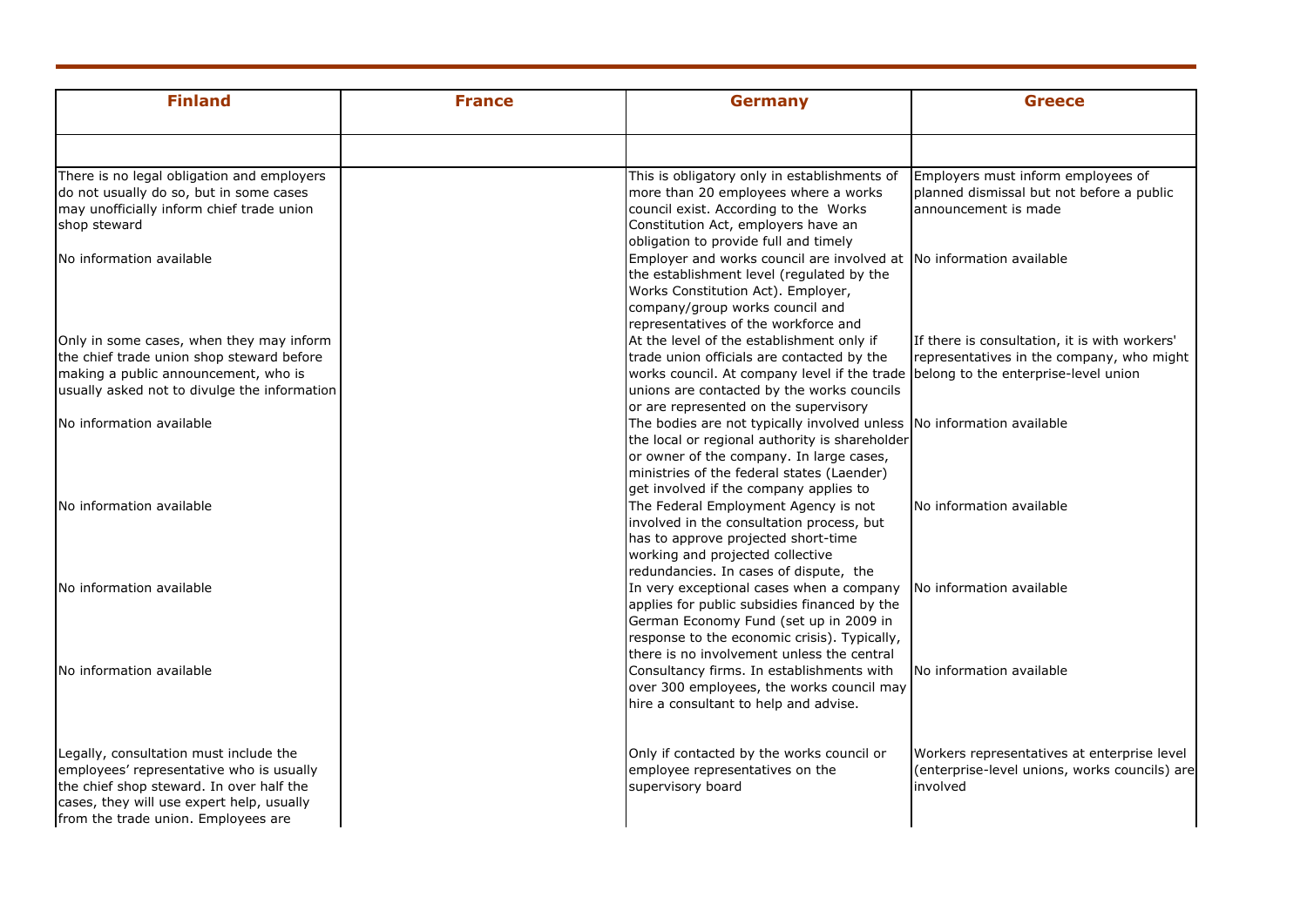| Local development agencies and<br>employment offices.                                                                                                                                                                | Only in case local or regional authorities are No information available<br>contacted by management or works council<br>and only in case public subsidies or public<br>financial incentives are at stake.                                       |                                                                                                                                                                     |
|----------------------------------------------------------------------------------------------------------------------------------------------------------------------------------------------------------------------|------------------------------------------------------------------------------------------------------------------------------------------------------------------------------------------------------------------------------------------------|---------------------------------------------------------------------------------------------------------------------------------------------------------------------|
| The employer is obliged to contact<br>employment services at start of<br>consultation and when drawing plan of<br>action has to find out from them what kind<br>of help they can provide for workers about           | The Federal Employment Agency<br>(Bundesgaentur für Arbeit, BA) is to be<br>consulted if a) the employer has plans for<br>training measures for low-skilled workers<br>during short-time working (since 2009); b)                              | No information available                                                                                                                                            |
| Only in some instances, if requested by the<br>two parties involved                                                                                                                                                  | Typically, only if the central government is<br>the owner or a shareholder in the company.<br>Since 2009, the central government is also<br>involved in very large cases if a company<br>applies for subsidies from the German                 | No information available                                                                                                                                            |
| Only some instances, if requested by the<br>two parties involved. Consultancy usually<br>concerns legal aspects                                                                                                      | If consultants are hired by employers or<br>works councils. In establishments with over<br>300 employees, the works council may hire<br>a consultant.                                                                                          | No information available                                                                                                                                            |
|                                                                                                                                                                                                                      | In cases of dispute, when the employer and No information available<br>the works council disagree on a<br>restructuring measure or if no agreement<br>on a social plan is reached, both parties<br>have the right to call the President of the |                                                                                                                                                                     |
| No information available                                                                                                                                                                                             | Arbitration committees are voluntary bodies No information available<br>composed of an equal number of assessors<br>appointed by the employer and works<br>council with an independent chairman. In<br>case no agreement is reached on the     |                                                                                                                                                                     |
| The consultation process lasts about six<br>weeks and there are usually three to five<br>negotiations. Employees are intended<br>under the law to be able to influence the<br>outcome, but most employees'           | The arbitration committee decides by<br>majority vote. Employer and works council<br>have to agree to the decision. Either party<br>can reject the decision.                                                                                   | If consultation takes place, the consultation<br>process is determined by the company                                                                               |
|                                                                                                                                                                                                                      |                                                                                                                                                                                                                                                |                                                                                                                                                                     |
| N.B. This section is mostly based on the<br>case of the paper company UPM Kymmene,<br>in the public eye since spring 2006 when it<br>announced a huge restructuring programme                                        | Works council. Trade unions officials if<br>contacted by the works council or if<br>members of the supervisory board. Trade<br>unions and employer assocations as<br>bargaining partners of sectoral agreements.                               | There is no record of specific practices to<br>provide financial support or promote<br>employment among workers who lose their<br>jobs as a result of restructuring |
| The Change Security model introduced in<br>July 2005 has increased employers'<br>responsibilities in cases of redundancies. In<br>2006, A working group set up by the<br>Ministry of Trade and Industry stressed the | Only if the employer agrees on settling a<br>social plan or, if a workers' representation<br>does not exist, agrees to provide<br>compensation or outplacement services.                                                                       | No information available                                                                                                                                            |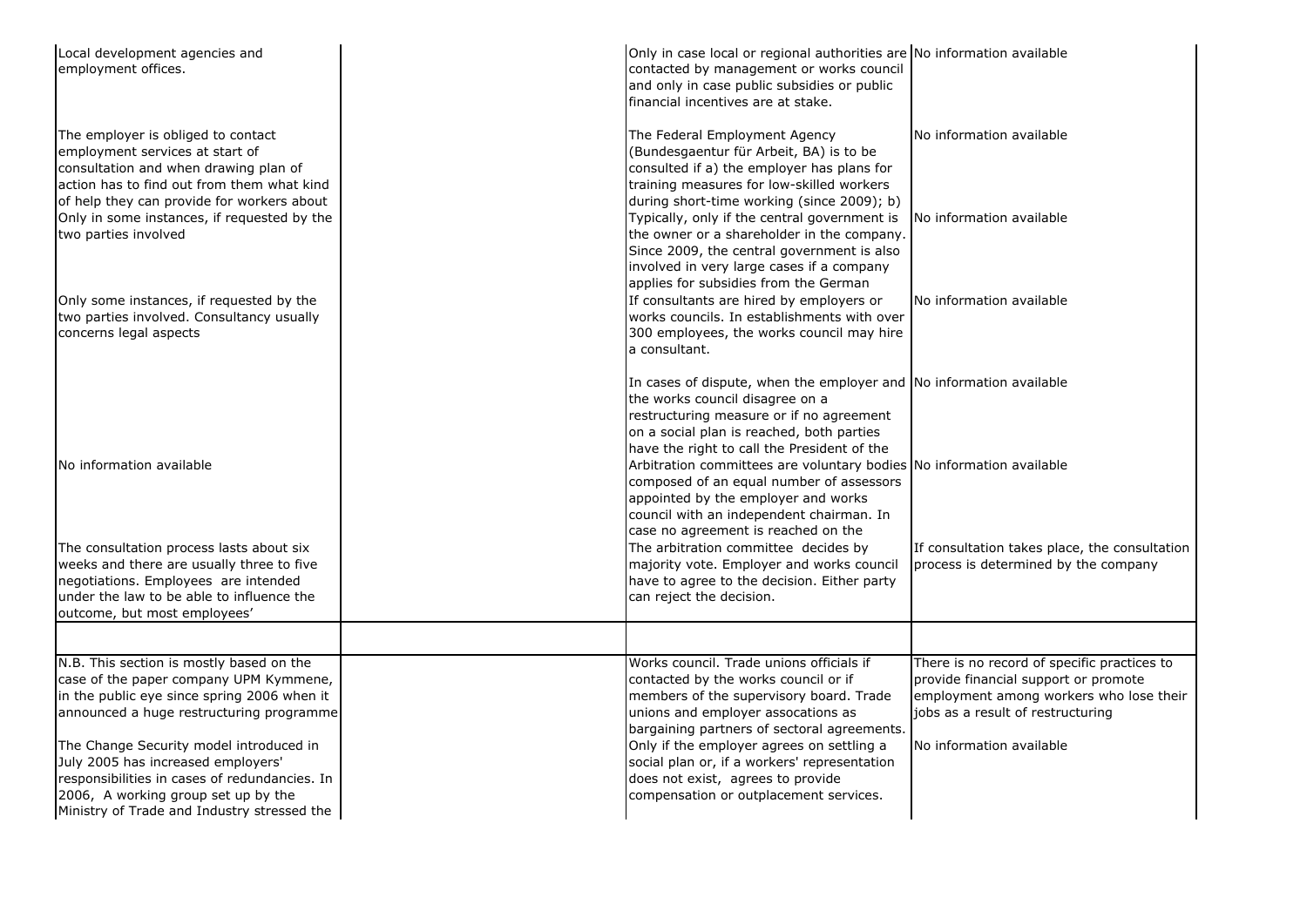| Mainly by providing advice on social<br>security as well as engaging in public<br>debate. The working group of the Ministry<br>of Trade and Industry emphasised that<br>trade unions among others should create<br>No information available<br>The Employment Office is involved in | According to Works Constitution Act, the<br>works council has the right to negotiate<br>interest reconciliation and a social plan. The<br>Collective Agreement Act also allows for<br>trade unions and employer associations or<br>According to Works Constitution Act, the<br>works council has the right to negotiate<br>interest reconciliation and a social plan. The<br>Collective Agreement Act also allows for<br>trade unions and employer associations or<br>The Federal Employment Agency | No information available<br>No information available<br>No information available |
|-------------------------------------------------------------------------------------------------------------------------------------------------------------------------------------------------------------------------------------------------------------------------------------|-----------------------------------------------------------------------------------------------------------------------------------------------------------------------------------------------------------------------------------------------------------------------------------------------------------------------------------------------------------------------------------------------------------------------------------------------------------------------------------------------------|----------------------------------------------------------------------------------|
| drawing up the plan and provides job-<br>search assistance, employment services,<br>training, work experience and so on<br>Usually the Employment Offices which                                                                                                                     | responsibilities cover a) short-time<br>allowance, b) allowance for workers in job<br>transfer agencies and outplacement<br>services, c) training measures for low-<br>Training institutions are involved if a social                                                                                                                                                                                                                                                                               | No information available                                                         |
| provide training                                                                                                                                                                                                                                                                    | plan is organized covering the transfer to a<br>job creation agency or to an outplacement<br>service. Since 2008, the Federal<br>Employment Agency covers short-time                                                                                                                                                                                                                                                                                                                                |                                                                                  |
| Only in some instances. These provide<br>outplacement programmes, termination<br>training for managers and advise on<br>employers' obligations under Change<br>Security model                                                                                                       | Typical only in large<br>establishments/companies. Job transfer<br>agencies and outplacement services are<br>typically regulated by a social plan.                                                                                                                                                                                                                                                                                                                                                  | No information available                                                         |
| Only in some instances, though the role of<br>municipalities has tend to increase in recent<br>past. Together with employment offices and<br>social insurance body, they created 37<br>employee service centres in 2004-2006 to                                                     |                                                                                                                                                                                                                                                                                                                                                                                                                                                                                                     | No information available                                                         |
| Social Insurance Institution                                                                                                                                                                                                                                                        |                                                                                                                                                                                                                                                                                                                                                                                                                                                                                                     | No information available                                                         |
| Coordination between employers and the<br>State (Employment Offices) is defined by<br>law under the Change Security model. But<br>in general in cases of restructuring, there is<br>not a leading body and the division of                                                          | By HR department and works council. If no<br>works council exists, employers may work<br>with a private outplacement agency with<br>the possibility of financial support from the<br>Federal Employment Agency.                                                                                                                                                                                                                                                                                     | No information available                                                         |
|                                                                                                                                                                                                                                                                                     |                                                                                                                                                                                                                                                                                                                                                                                                                                                                                                     |                                                                                  |
| "The Paltamo Model". Explained in index<br>'Job creation". Only at test phase for now.                                                                                                                                                                                              | Cross-sectoral collaborations of various<br>regional/local actors; departments of local<br>authority on economy and employment                                                                                                                                                                                                                                                                                                                                                                      | No information available                                                         |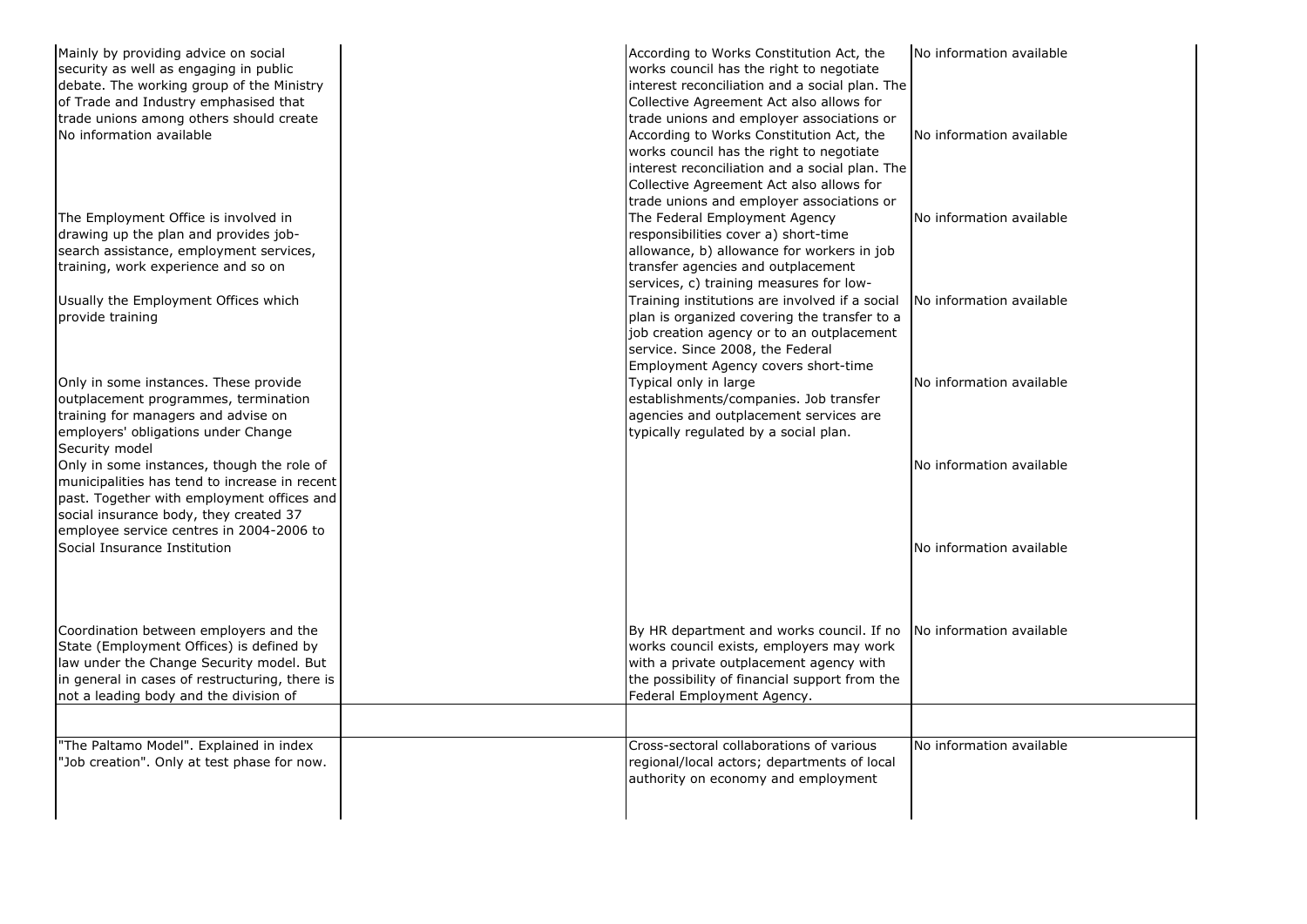| The 20 Finnish Regional Councils, composed<br>of municipalities, are responsible for<br>preparing and implementing regional<br>development plans and coordinate<br>development measures in their regions with             | development agencies | Not typically. Only if job creation is<br>explicitily defined as task of economic<br>development departments of local<br>authorities or of local economic                                                                      | Local or regional bodies are involved in<br>Regional Operational Programmes (Local<br>Employment Initiatives) but most of these<br>programmes are not very effective and are<br>slow to be implemented (often only long |
|---------------------------------------------------------------------------------------------------------------------------------------------------------------------------------------------------------------------------|----------------------|--------------------------------------------------------------------------------------------------------------------------------------------------------------------------------------------------------------------------------|-------------------------------------------------------------------------------------------------------------------------------------------------------------------------------------------------------------------------|
| Mainly comes in the form of Change<br>Security procedures and subsidies to<br>municipalities to enable them support<br>linvestment in local areas                                                                         | policy.              | Local branches of the Federal Employment<br>Agency are involved in finding job<br>vacancies. Ministries of the federal states<br>are involved in regional/local development                                                    | No information available                                                                                                                                                                                                |
| Only in some instances, education and<br>training bodies design programmes in the<br>light of local needs (e.g. the Meri-Lappi<br>Institute (MLI) in northern Finland, a joint<br>unit of the Universities of Lapland and |                      | Job transfer agencies provide fixed-term<br>jobs with special short-time allowances paid<br>by the Federal Employment Agency. Job<br>transfer agencies and training institutions<br>are also involved in finding vacancies for | No information available                                                                                                                                                                                                |
| Only in some instances, where sector<br>bodies participate in the activities of the<br>Employment and Economic Development<br>Centres (T&E Centres)                                                                       |                      | Mainly through the regional and local<br>chambers of commerce. The involvement of<br>professional associations or employers'<br>associations is comparatively rare.                                                            | No information available                                                                                                                                                                                                |
| For example, telecommunication unions<br>have started a training project for<br>employees of over 40. The ESF, Ministry of<br>Labour and the T&E Centres finance the<br>project. Employers are involved by paying         |                      | Trade unions are represented in<br>local/regional development networks; works<br>councils are typically not involved.                                                                                                          | No information available                                                                                                                                                                                                |
| Only in some instances, when they take<br>part in local initiatives. See "The Paltamo<br>Model" mentioned above.                                                                                                          | redundancy           | Consultancy firms have an influential role in No information available<br>regional development planning but they are<br>not generally involved directly in efforts to<br>expand employment in cases of collective              |                                                                                                                                                                                                                         |
| See "The Paltamo Model" mentioned above.                                                                                                                                                                                  | involved.            | Publically funded projects on job transfer or No information available<br>job creation measures may involve research<br>institutes or university departments. Also,<br>labour-related consultancy agencies may be              |                                                                                                                                                                                                                         |
| The T&E Centres are involved in many<br>activities aimed at improving job<br>opportunities and tend to coordinate these                                                                                                   |                      | Various forms of coordination exist.<br>Regional employment alliances typically<br>involve the Federal Employment Agency,<br>local authority, the local chamber of<br>commerce, the chamber of the crafts,                     | No information available                                                                                                                                                                                                |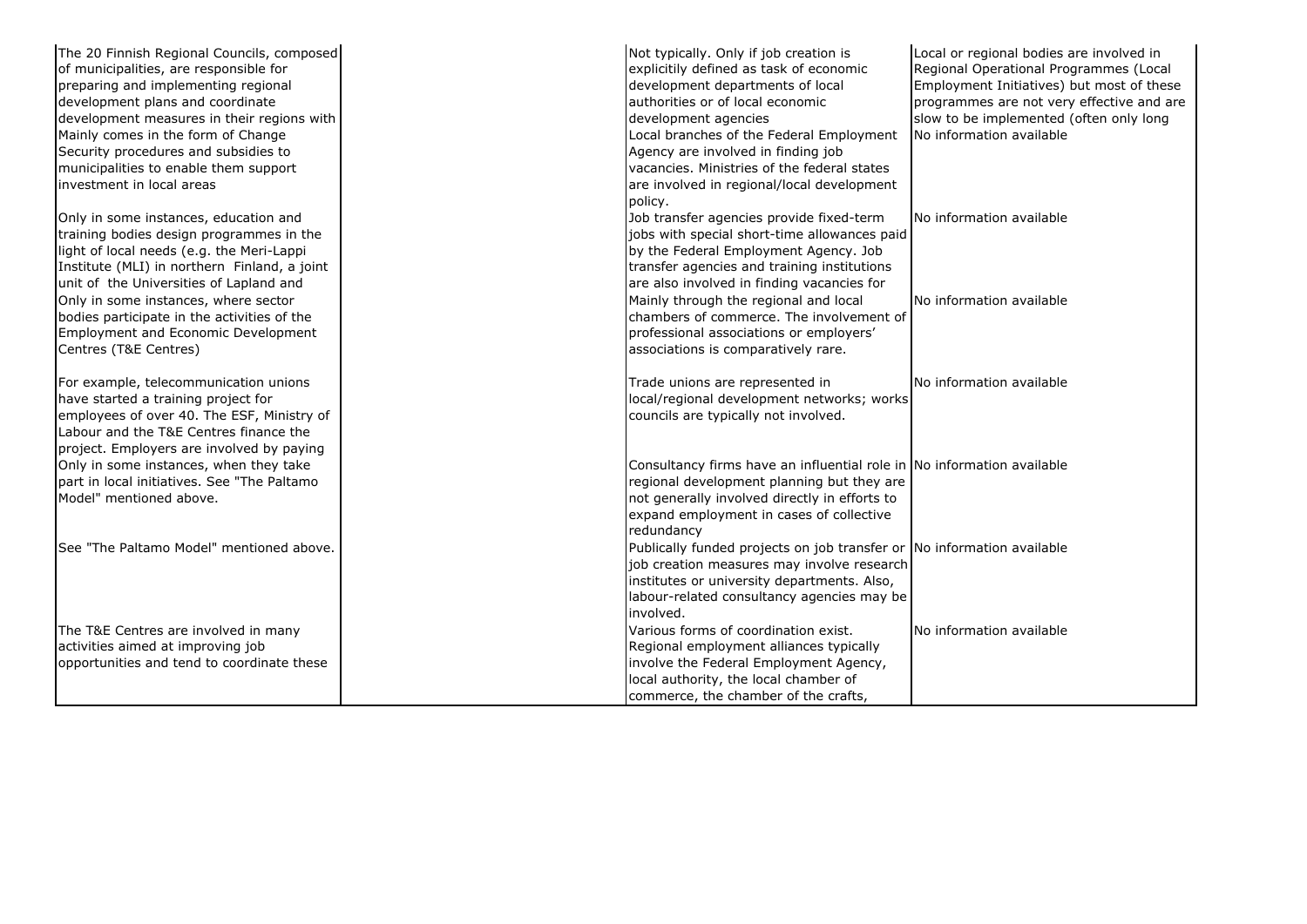| <b>Hungary</b>                                                                                                                                                                                                   | <b>Ireland</b>                                                                                  | <b>Italy</b>                                                                                                                                                                                                                  | Latvia                                                                                                                                           |
|------------------------------------------------------------------------------------------------------------------------------------------------------------------------------------------------------------------|-------------------------------------------------------------------------------------------------|-------------------------------------------------------------------------------------------------------------------------------------------------------------------------------------------------------------------------------|--------------------------------------------------------------------------------------------------------------------------------------------------|
| Consultation before public announcement is                                                                                                                                                                       | Only in some instances; 'good' employers                                                        | In general, participatory industrial relations                                                                                                                                                                                | Employers have a legal obligation to start                                                                                                       |
| not a common procedure. No official<br>information is available.                                                                                                                                                 | tend to consult employees about planned<br>restructuring before making a public<br>announcement | have developed over time in some areas,<br>involving, e.g. disclosure of information on<br>company strategy and the right to<br>consultation.                                                                                 | consultation before public announcement.<br>However, in reality, this happens very<br>rarely.                                                    |
|                                                                                                                                                                                                                  |                                                                                                 | Before public announcement, there is no<br>typical situation. Involvement of different<br>parties varies according to the economic<br>and social context in which restructuring<br>occurs. In general, information and        | The employer and employees'<br>representatives.                                                                                                  |
| Mostly trade unions at company level.<br>National and sectoral federations often<br>provide members with legal assistance                                                                                        | In some instances                                                                               | In general, information and consultation<br>procedures - in the companies where they<br>have developed - mainly involve the<br>employers, the company-level and<br>territorial trade-union representatives, and               | The main redundancy issues are discussed<br>between social partners and their<br>representatives at national level: LBAS,<br>LDDK and government |
| Only in some instances, Regional Labour<br>Market Councils (Megyei Munkaerőpiaci<br>Tanácsok) might be consulted before<br>decisions are made and might authorise use<br>of temporary subsidies to maintain jobs | Only in some instances                                                                          | In some cases, restructuring processes may<br>involve local authorities in order to find<br>adequate measures to avoid collective<br>dismissals or to reduce the negative social<br>effects for workers.                      | No information available                                                                                                                         |
|                                                                                                                                                                                                                  | Only in some instances                                                                          | Before the public announcement of the<br>proposed dismissals, there is no typical<br>situation. In some cases, local or regional<br>employment offices are involved in order to<br>find adequate solutions to reduce negative | In the form of the State Employment<br>agency (NVA)                                                                                              |
| Only in some instances. The Ministry of<br>Social Affairs and Labour (Szociális és<br>Munkaügyi Minisztérium, SZMM) is<br>responsible for the coordination of Active<br>Labour Market Policy (ALMP) measures,    | In some instances                                                                               | Restructuring processes may involve the<br>Ministry of Economic Development and the<br>Ministry of Labour, Health and Social<br>Policies.                                                                                     | Only in some instances, in the form of the<br>State Employment agency (NVA)                                                                      |
| Local governments and civic organisations<br>might have a minor role                                                                                                                                             | No information available                                                                        |                                                                                                                                                                                                                               |                                                                                                                                                  |
| No information available                                                                                                                                                                                         | In some instances - would be consulted<br>over restructuring.                                   | The 'mobility procedure' requires the<br>employer to send written notification to the<br>unitary workplace union structure<br>(rappresentanza sindacale unitaria, RSU),<br>the trade unions belonging to the most             | The Free Trade Union Confederation of<br>Latvia, the Employers' Confederation of<br>Latvia and the Government                                    |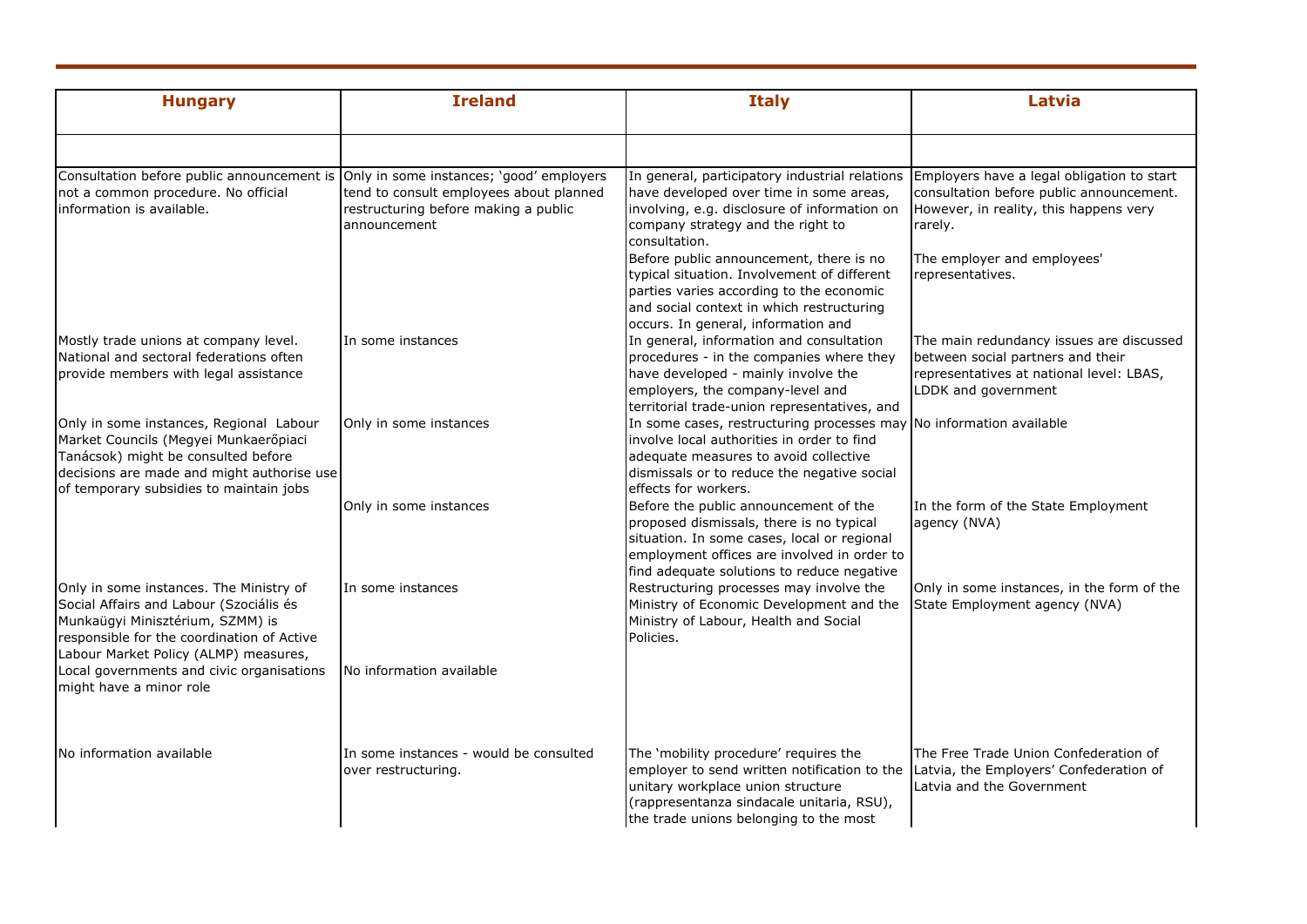|                                                                                                                                                                                                                                                                      | There is only one dedicated regional<br>development organisation in Ireland, the<br>Shannon Development Agency | The employer has to involve the trade<br>unions, the Regional and Provincial Labour<br>Offices, the Regional Employment<br>Commission and the Minister of Labour.<br>During the period between the                             | No information available                                                                                                            |
|----------------------------------------------------------------------------------------------------------------------------------------------------------------------------------------------------------------------------------------------------------------------|----------------------------------------------------------------------------------------------------------------|--------------------------------------------------------------------------------------------------------------------------------------------------------------------------------------------------------------------------------|-------------------------------------------------------------------------------------------------------------------------------------|
| PES and Regional Labour Market Centres                                                                                                                                                                                                                               | No information available                                                                                       | Regional and Provincial Labour Offices and<br>the Regional Employment Commission are<br>involved in the consultation. With regard to<br>the Wage Guarantee Fund (CIG), the<br>payment of an allowance to the workers           | Via the regional offices of the State<br>Employment agency (NVA)                                                                    |
| If the firm requests central government<br>help or applies for financial aid from the<br>Regional or Central Operational<br>Programmes of the National Development<br>Plan                                                                                           | Only in some instances, involving<br>consultation and advice over statutory<br>redundancy entitlements         | National authorities tend only to intervene<br>in cases of large-scale restructuring in large<br>companies or in industrial districts where<br>major effects on employment are forseen,<br>or where the deployment of the Wage | Via the State Employment agency (NVA)                                                                                               |
| Unless requested by one or both parties                                                                                                                                                                                                                              | Only in some instances                                                                                         | The law allows for trade unions to seek the<br>assistance of outside experts, if they<br>consider it necessary, during the 'joint<br>examination' phase.                                                                       | Specialist consultants (lawyers and<br>psychologists) are usually provided by NVA                                                   |
|                                                                                                                                                                                                                                                                      | They often play a part in resolving conflicts<br>over restructuring                                            |                                                                                                                                                                                                                                | No information available                                                                                                            |
| Collective agreements (both at sectoral and No information available<br>company level) may however provide for a<br>conciliation committee to be set up                                                                                                              |                                                                                                                | Collective agreements may also provides for No information available<br>the creation of bilateral bodies tasked with<br>ensuring respect for those rights and<br>monitoring their implementation.                              |                                                                                                                                     |
| Process is usually managed by the employer This varies according to the size of the<br>and employee representatives. If agreed by enterprise and the cause of restructuring<br>both parties, an independent conciliator, a<br>mediator or arbitrator, can be invited |                                                                                                                | Collective agreements may provide for<br>bilateral bodies to be set up to manage the<br>process. In case of the Wage Guarantee<br>Fund or 'mobility' procedures, the<br>involvement of trade unions and public                 | The consultation process is typically<br>managed by the NVA, trade union (if one<br>exists) and the employer's representative       |
|                                                                                                                                                                                                                                                                      |                                                                                                                |                                                                                                                                                                                                                                |                                                                                                                                     |
| No information available                                                                                                                                                                                                                                             | FAS is the lead organisation in assisting<br>workers to find new jobs                                          | Trade unions, the Regional and Provincial<br>Labour Offices.                                                                                                                                                                   | No information available                                                                                                            |
| The support provided is limited                                                                                                                                                                                                                                      | Mainly in large companies, e.g. Coca Cola                                                                      | In some sectors, collective agreements<br>include specific support measures for<br>workers affected by reorganisation plans<br>which envisages loss of jobs. These<br>measures are regulated by the collective                 | Only in some instances, If employers have<br>the possibility of retraining employees or<br>moving them to other jobs in the company |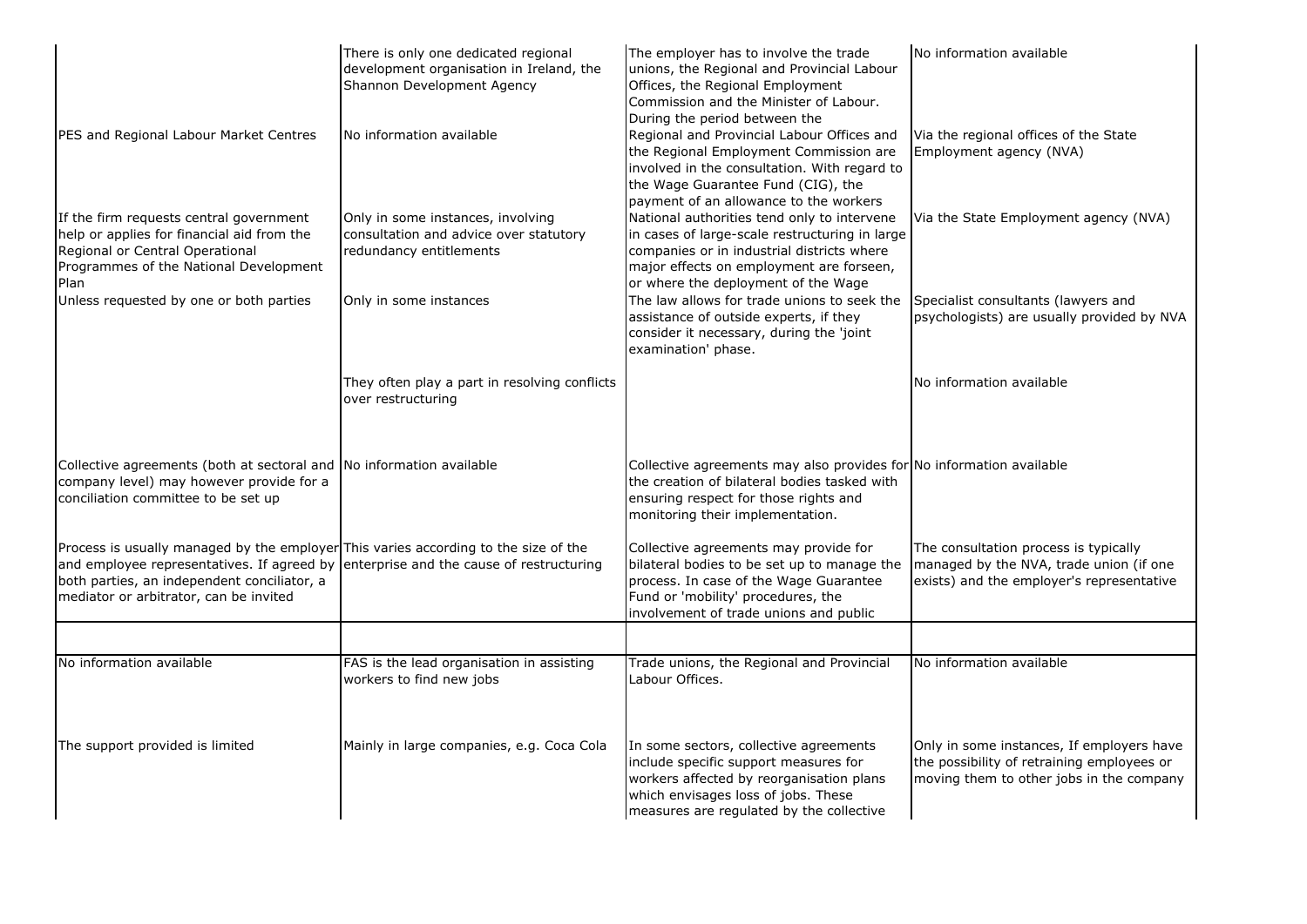|                                                                                                                                                    | Only in some instances, e.g. Coca Cola                                                     | Company and local trade unions might help Social partners tend to work together with<br>redundant workers obtain income support<br>and access schemes for finding a job.                                                                                                                                                                                                                                                                            | the NVA to provide support                                                                                                      |
|----------------------------------------------------------------------------------------------------------------------------------------------------|--------------------------------------------------------------------------------------------|-----------------------------------------------------------------------------------------------------------------------------------------------------------------------------------------------------------------------------------------------------------------------------------------------------------------------------------------------------------------------------------------------------------------------------------------------------|---------------------------------------------------------------------------------------------------------------------------------|
|                                                                                                                                                    | Only in some instances, e.g. the<br>Construction Industry Federation (CIF)                 | With regard to training and retraining<br>programmes, in certain sectors the<br>organisation and implementation of these<br>courses is devolved to the 'bilateral bodies'<br>set up by the employers' associations and                                                                                                                                                                                                                              | Social partners tend to work together with<br>the NVA to provide support                                                        |
| PES is wholly responsible for paying<br>unemployment benefit, labour exchange<br>services and providing access to active<br>labour market measures | Mainly through FAS (the public employment The implementation and regulation of<br>service) | measures for the relocation of workers who<br>lose their jobs, and more generally for the<br>labour-market re-entry of unemployed<br>workers, are the competence of the regional                                                                                                                                                                                                                                                                    | The NVA and its regional offices provide<br>training, career guidance, job search<br>support and organisation of temporary jobs |
| Only if they use public resources for training Mainly through FAS<br>employees made redundant                                                      |                                                                                            | The implementation and regulation of<br>measures for the relocation of workers who<br>lose their jobs, and more generally for the<br>labour-market re-entry of unemployed<br>workers, are the competence of the regional                                                                                                                                                                                                                            | No information available                                                                                                        |
|                                                                                                                                                    | Only sometimes                                                                             | Other public and private organisations<br>authorised by the state and accredited at<br>regional level - e.g. employment agencies<br>and other operators (universities,<br>municipalities, chambers of commerce,                                                                                                                                                                                                                                     | No information available                                                                                                        |
| In case of reported collective redundancies, FAS is the lead organisation in assisting<br>PES takes the lead                                       | workers to find new jobs                                                                   | In some instances, on the initiative of the<br>employer or when provided for by company-<br>level agreements, employment agencies<br>and others (e.g. universities, local<br>authorities and chambers of commerce)<br>Procedures to help workers find alternative<br>jobs or access training are regulated by law.<br>If the employer and unions agree on a<br>restructuring plan, then this regulates the<br>process. Separate agreements might be | No information available<br>There is no coordination procedure in place                                                         |
|                                                                                                                                                    |                                                                                            |                                                                                                                                                                                                                                                                                                                                                                                                                                                     |                                                                                                                                 |
|                                                                                                                                                    | No details                                                                                 | Invitalia - ex Sviluppo Italia - is the<br>government agency for inward investment<br>promotion and enterprise development,<br>which aims to assist companies at all stages Finance in development policy papers<br>of the investment process, to support new                                                                                                                                                                                       | The employment policy measures are<br>formulated by the Ministry of Welfare, the<br>Ministry of Economics and the Ministry of   |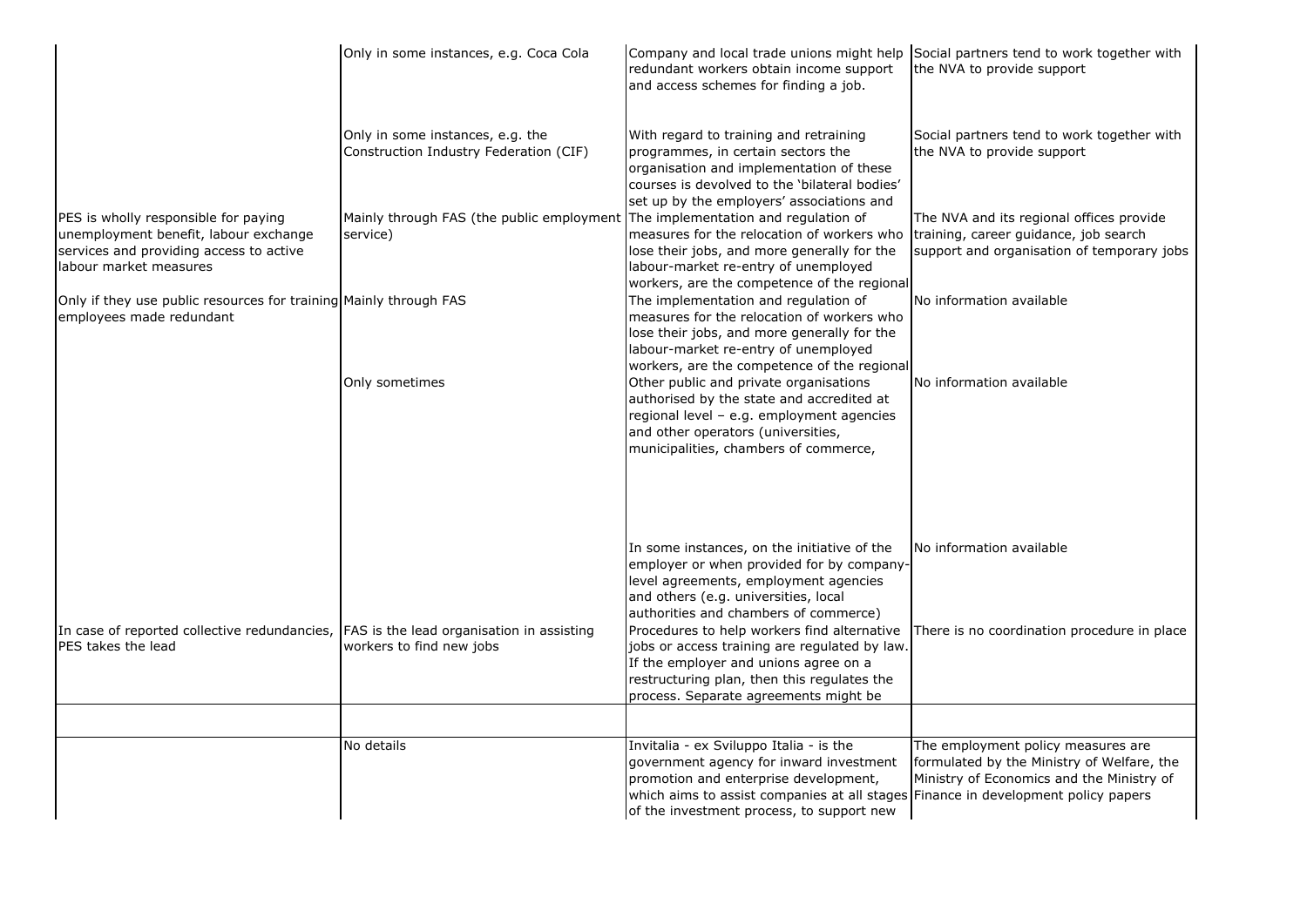| Seven regional agencies from January 2007 The only dedicated regional development |                                             | Many local and regional authorities have              | There are development agencies in all         |
|-----------------------------------------------------------------------------------|---------------------------------------------|-------------------------------------------------------|-----------------------------------------------|
| will be responsible for using the resources                                       | company is the Shannon Development          | created development agencies (e.g.                    | regions of Latvia, all with economic          |
| allocated by the 2nd National Development   Agency                                |                                             | Sviluppo Lazio and Sviluppo Lombardia)                | development strategies, including the         |
| Plan for implementing seven regional                                              |                                             | linked to the national agency Invitalia in            | creation of new jobs                          |
| operational programmes                                                            |                                             | order to promote regional economic growth.            |                                               |
| Ministry of Labour and Social Affairs                                             | Three main agencies: Forfas, Enterprise     | Invitalia - ex Sviluppo Italia - is the               | Through the State Employment Agency           |
| promotes job creation and Ministry of                                             | Ireland and Industrial Development Agency   | government agency for inward investment               | (NVA) and the State Regional Development      |
| Economy and Transport and its Hungarian                                           |                                             | promotion and enterprise development,                 | Agency (VRAA)                                 |
| Investment and Trade Development Agency                                           |                                             | whixch is dedicated to assisting companies            |                                               |
| encourages investment                                                             |                                             | at all stages of the investment process, to           |                                               |
| Only if supported from the Labour Market                                          | FAS is the lead organisation in assisting   | At national level, vocational training                | Training and retraining is usually organised  |
| Fund, or from public educational funds                                            | workers to find new jobs                    | schemes are the exclusive competence of               | by NVA                                        |
|                                                                                   |                                             | the regional administrations, which define            |                                               |
|                                                                                   |                                             | their frame of reference. As regards                  |                                               |
|                                                                                   |                                             | vocational counselling, employment                    |                                               |
|                                                                                   | Only sometimes, e.g. the Construction       | In some instances, a variety of local actors          | The social partners have established          |
|                                                                                   | Industry Federation (CIF)                   | may be involved in accelerating                       | regional consultative councils in cooperation |
|                                                                                   |                                             | employment creation and investment                    | with NVA and have developed a                 |
|                                                                                   |                                             | locally. Over recent past, these schemes              | 'Employment promotion action plan" for        |
|                                                                                   |                                             | have developed within a framework of                  | each district                                 |
|                                                                                   | Only in some instances; trade unions in     | With regard to the training and retraining            | The social partners have established          |
|                                                                                   | some companies sometimes try to             | programmes, in certain sectors, the                   | regional consultative councils in cooperation |
|                                                                                   | encourage additional employment and extra   | organisation and implementation of these              | with NVA and have developed a                 |
|                                                                                   | recruitment                                 | courses is devolved to the 'bilateral bodies'         | 'Employment promotion action plan" for        |
|                                                                                   |                                             | set up by the employers' associations and             | each district                                 |
| At the end of 2005 there were 658                                                 | No information available                    | Private organisations (also non-capital               | No information available                      |
| registered recruitment agencies, which                                            |                                             | companies), solely for employers (or their            |                                               |
| placed 28,550 workers in 2006                                                     |                                             | representatives as agreed with the trade              |                                               |
|                                                                                   |                                             | unions), can facilitate re-employment by              |                                               |
|                                                                                   |                                             | assisting workers beginning new jobs.                 |                                               |
|                                                                                   |                                             | The National intersectoral joint funds for            | No information available                      |
|                                                                                   |                                             | continuous vocational training (Fondi                 |                                               |
|                                                                                   |                                             | paritetici interprofessionali nazionali per la        |                                               |
|                                                                                   |                                             | formazione continua), promoted by the                 |                                               |
|                                                                                   |                                             | social partners, finance training plans at            |                                               |
| No coordination currently exists                                                  | The state enterprise Forfas is the main     | Local-level schemes for economic                      | Regional development strategies tend to be    |
|                                                                                   | agency responsible for coordination.        | development, such as territorial                      | planned and coordinated by the central        |
|                                                                                   | Recently there have been arguments          | employment pacts, assisted area agreement government. |                                               |
|                                                                                   | centred on the need for greater             | and localisation agreements, define the               |                                               |
|                                                                                   | coordination and integration of the various | scope of actions to be taken and set out              |                                               |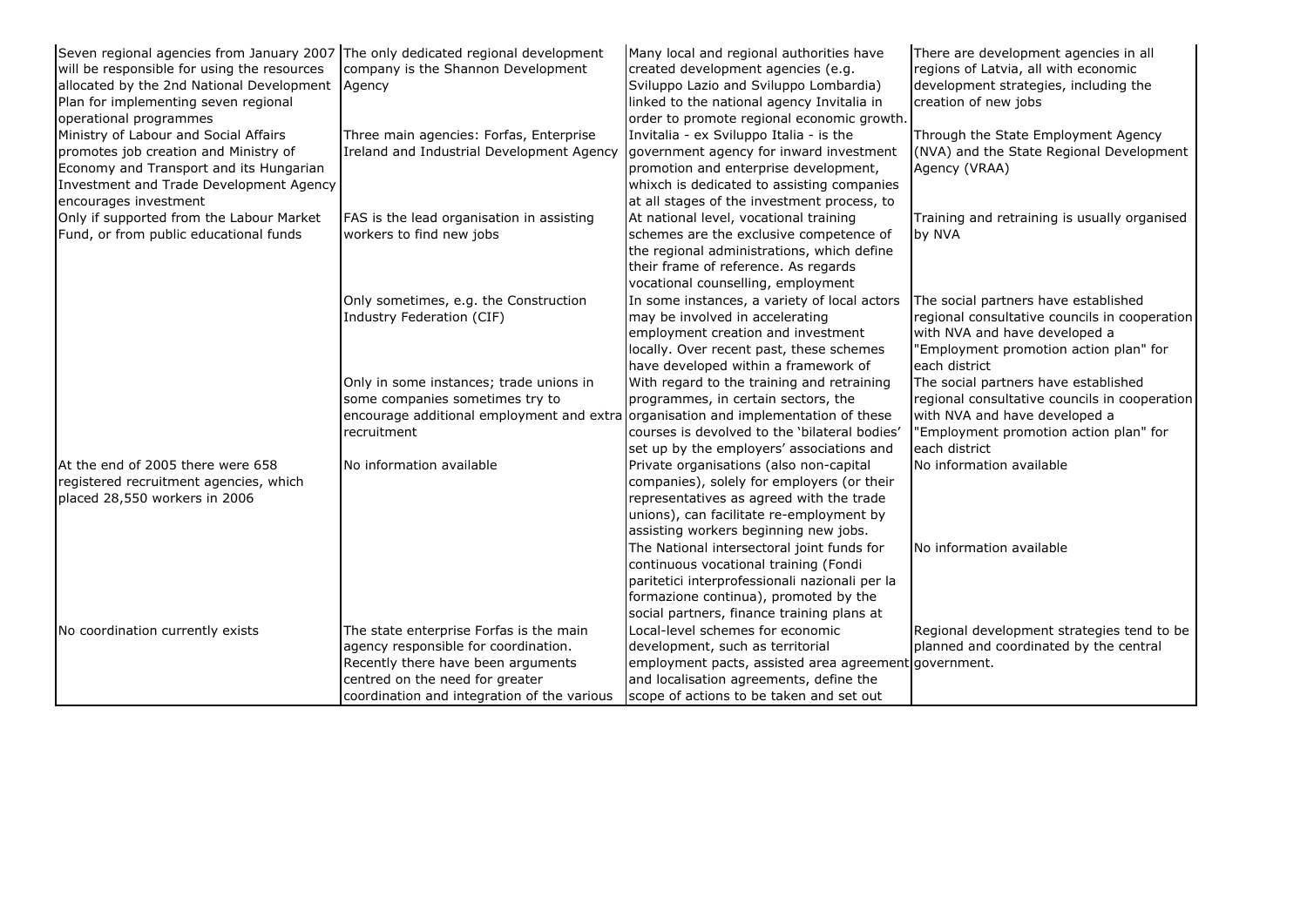| <b>Luxembourg</b>                                                                                                                                                   | <b>Malta</b>                                                                                                                                         | <b>Netherlands</b> |
|---------------------------------------------------------------------------------------------------------------------------------------------------------------------|------------------------------------------------------------------------------------------------------------------------------------------------------|--------------------|
| No details                                                                                                                                                          | Since 2006 employers are legally obliged<br>to inform workers' representatives about<br>the strategic objectives of the company and<br>its prospects |                    |
| In theory only members of the joint<br>committee or personnel delegation, but<br>exceptionally people external to the<br>committee/delegation can be invited if all | Employers and employee representatives<br>usually acting on behalf of trade unions                                                                   |                    |
| As members of the joint committee or<br>personnel delegation, or as invited external                                                                                | Trade unions tend to be centralised and do<br>not operate at local level                                                                             |                    |
| There are none                                                                                                                                                      | Local or regional development agencies or<br>authorities are very few                                                                                |                    |
| Only exceptionally as invited external<br>participants                                                                                                              | None                                                                                                                                                 |                    |
| Only exceptionally as invited external<br>participants                                                                                                              | No government unit deals specifically with<br>restructuring                                                                                          |                    |
|                                                                                                                                                                     | None                                                                                                                                                 |                    |
| Workers' representatives in the company<br>and trade union representatives                                                                                          | Trade unions at national level                                                                                                                       |                    |
|                                                                                                                                                                     | the members agree<br>participate only in sectors where the unions participants                                                                       |                    |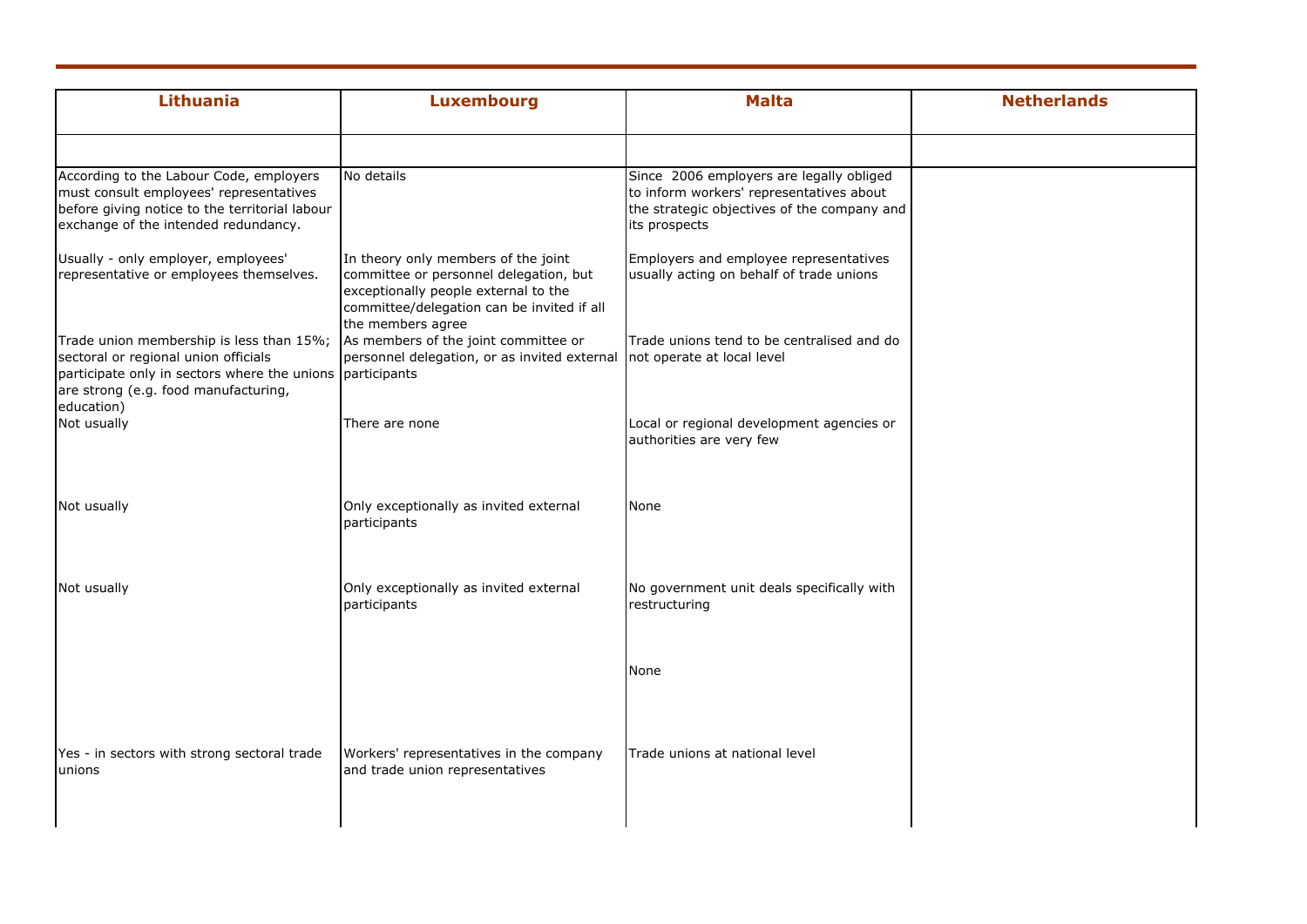| Might be involved in case of mass<br>redundancies or in specific regions                                                                                                                                                    | There are none. National economic<br>development bodies are not directly<br>involved in consultations concerning cases<br>of restructuring                                                                                   | Local or regional development agencies or<br>authorities are very few. Government set<br>up a task force to manage large cases<br>centrally                             |  |
|-----------------------------------------------------------------------------------------------------------------------------------------------------------------------------------------------------------------------------|------------------------------------------------------------------------------------------------------------------------------------------------------------------------------------------------------------------------------|-------------------------------------------------------------------------------------------------------------------------------------------------------------------------|--|
| Local employment offices play the main role Only when restructuring is likely to have a<br>in managing the process after receiving the significant impact, in which case a<br>notice from employer.                         | representative of the Administration of<br>Employment may be invited to take part in<br>the consultation process.                                                                                                            | Employment and Training Corporation<br>(ETC), Malta's public employment agency is<br>involved at national level, rather than<br>through its local offices               |  |
| Only in some instances, when central<br>government may oblige regional<br>development agencies to update their<br>development plan in order to mitigate the<br>consequences of restructuring, and to                        | Only when restructuring is likely to have a<br>significant impact, when the Ministry of<br>Labour can propose measures for the most<br>disadvantaged workers (e.g. older people)<br>or authorise early retirement procedures | Central government is only involved in<br>cases of national interest (e.g. Denim Group<br>of Companies, which laid off around 850<br>textile workers)                   |  |
| Only in some instances, mainly when called<br>in by the local employment office to give<br>advice and guidance to workers regarding<br>job search. On rare occasions, the trade<br>unions might invite a specialist (e.g. a | Only in some instances, financial and legal<br>experts may be consulted if necessary.                                                                                                                                        | Only if called upon by trade unions                                                                                                                                     |  |
| Not usually                                                                                                                                                                                                                 | In cases of dispute, The National Office of<br>Conciliation will intervene                                                                                                                                                   | The Director of Industrial and Employment<br>Relations may be inolved to settle issues of<br>contention. The Industrial Tribunal is<br>another option which can be used |  |
| Only in some instances: public and NGOs<br>(youth organisations, women employment<br>centres, etc.) might provide advice and<br>guidance to workers losing their jobs                                                       | No information available                                                                                                                                                                                                     | No such bodies exist                                                                                                                                                    |  |
| The local employment office plays the key<br>role in consulting employees about to be<br>made redundant, and in organising<br>measures to mitigate effects. Where<br>necessary, it sets up a working group with             | The employer convenes meetings of the<br>joint committee or personnel delegation if<br>there is no joint committee. In the event of<br>disagreement between employer and<br>worker representatives, the company              | The process is usually managed by the<br>secretary of the trade union. No standard<br>procedures in place                                                               |  |
|                                                                                                                                                                                                                             |                                                                                                                                                                                                                              |                                                                                                                                                                         |  |
| Mostly the local public employment offices                                                                                                                                                                                  | No information available                                                                                                                                                                                                     | The Employment and Training Corporation<br>is officially involved to help workers find<br>alternative employment                                                        |  |
| The employer is obliged under the Labour<br>Code to give employees time off to look for<br>a job at full pay                                                                                                                | In most cases in the form of financial<br>compensation, but sometimes in the form of customary<br>support for training, or help in moving to<br>another job                                                                  | There is no legal obligation nor is it                                                                                                                                  |  |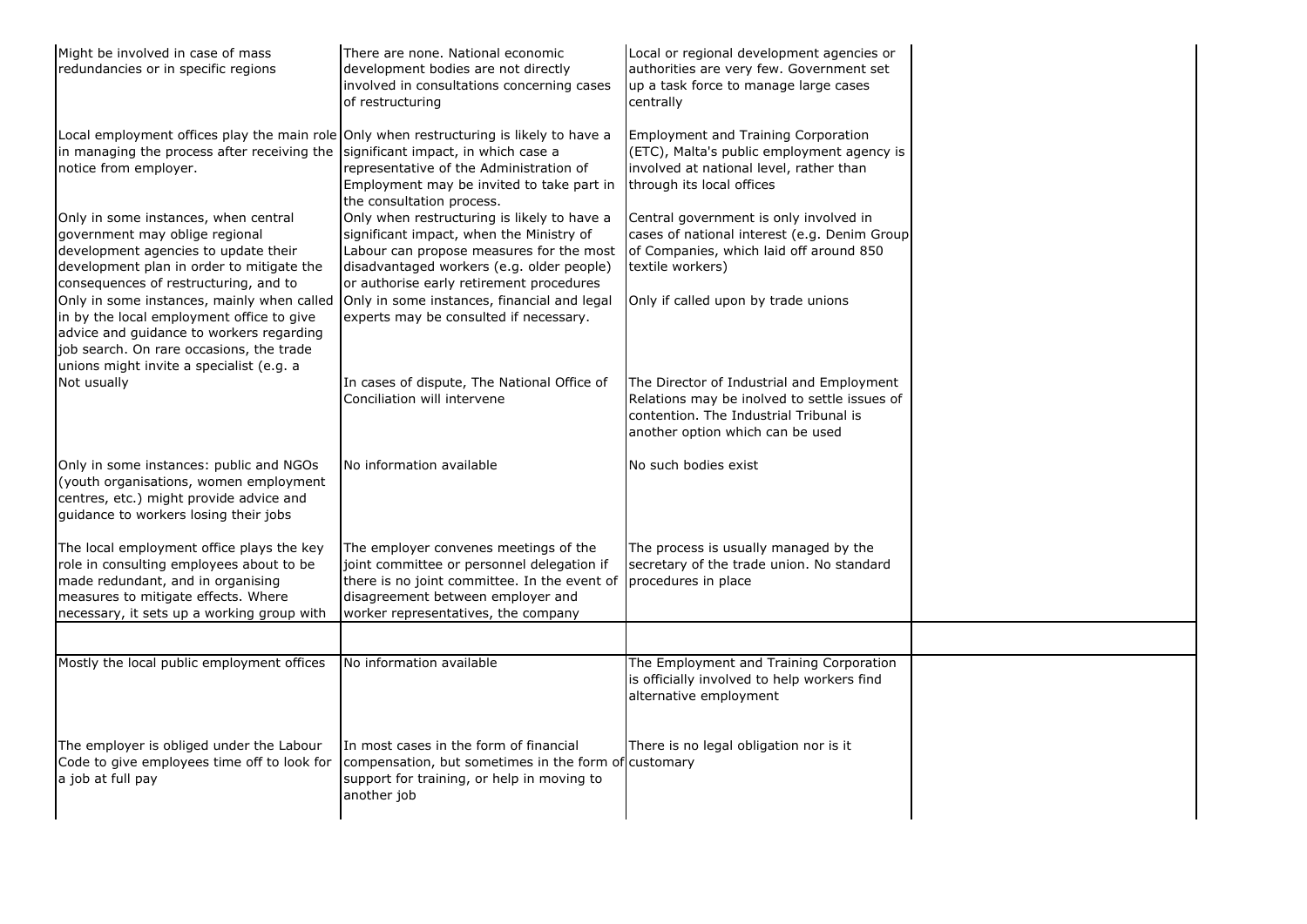| In sectors with strong trade unions, they      | For example, on the initiative of the LCGB                                          | Trade union officials help their members to  |  |
|------------------------------------------------|-------------------------------------------------------------------------------------|----------------------------------------------|--|
| might give additional support to workers -     | trade union, a network of 'coaches' has                                             | find other jobs informally through their     |  |
| organise qualification improvement or          | been set up to assist the job search process contacts                               |                                              |  |
| reskilling, to give an advice or consultation, | by contacting potential employers, advise                                           |                                              |  |
| invite specialists - psychologists,            | on training and by other means                                                      |                                              |  |
| Only in some instances, employers'             | The Chamber of Commerce through its                                                 | These organisations tend not to be inolved   |  |
| organisations may advise companies on          | Training Institute is important in providing                                        |                                              |  |
| how to fulfil their obligation, and help them  | training                                                                            |                                              |  |
| to devise and implementing measures to         |                                                                                     |                                              |  |
| mitigate the consequences of restructuring     |                                                                                     |                                              |  |
| Local employment offices set up 'mini'         | Only in cases of large-scale restructuring,                                         | For example, the Gozo Branch of the          |  |
| labour exchanges to provide workers with       | the Administration of Employment (Adem)                                             | Employment and training Corporation is       |  |
| access to a range of labour market             | might open an office on the site of the                                             | responsible for helping redundant workers    |  |
| programmes (training, public works,            | company concerned                                                                   | find new jobs                                |  |
| temporary jobs, etc.) as well as job search    |                                                                                     |                                              |  |
| Only in some instances: the labour market      | Services provided by the National Centre of The Employment and Training Corporation |                                              |  |
| training and consulting authority might        | Continuous Vocational Training (CNFPC),                                             | provides advice and guidance to workers      |  |
| provide carer guidance and organise            | the Chamber of commerce or the CEPL                                                 | who are due to lose their job and organises  |  |
| retraining for workers                         | (Chambre des Employés privés du                                                     | training. The Malta College of Arts, Science |  |
|                                                | Luxembourg - Employees professional                                                 | and Technology (MCAST) offers a variety of   |  |
| Not usually                                    | Only in some instances, private agencies                                            | About 50 licensed private employment         |  |
|                                                | specialising in providing counselling, career                                       | agencies exist. They operate at national     |  |
|                                                | guidance and general support for job search                                         | level and help individual job seekers on     |  |
|                                                | might be involved                                                                   | request                                      |  |
|                                                |                                                                                     |                                              |  |
| Only in some instances; local authorities      | No information available                                                            | No other agency exists                       |  |
| cooperate with local employment offices to     |                                                                                     |                                              |  |
| mitigate the effect of collective              |                                                                                     |                                              |  |
| redundancies on the local economy e.g. by      |                                                                                     |                                              |  |
| initiating public works programmes             |                                                                                     |                                              |  |
|                                                |                                                                                     | No other organisations exist                 |  |
|                                                |                                                                                     |                                              |  |
|                                                |                                                                                     |                                              |  |
|                                                |                                                                                     |                                              |  |
|                                                |                                                                                     |                                              |  |
| Primary responsibility lies with the local     | In case of an important restructuring, the                                          | The main parties involved are TU and the     |  |
| employment office                              | initiatives of the various authorities involved ETC but nobody takes the lead.      |                                              |  |
|                                                | will tend to be coordinated but only                                                |                                              |  |
|                                                | informally                                                                          |                                              |  |
|                                                |                                                                                     |                                              |  |
|                                                |                                                                                     |                                              |  |
|                                                |                                                                                     |                                              |  |
| No details                                     |                                                                                     | Malta Enterprise                             |  |
|                                                |                                                                                     |                                              |  |
|                                                |                                                                                     |                                              |  |
|                                                |                                                                                     |                                              |  |
|                                                |                                                                                     |                                              |  |
|                                                |                                                                                     |                                              |  |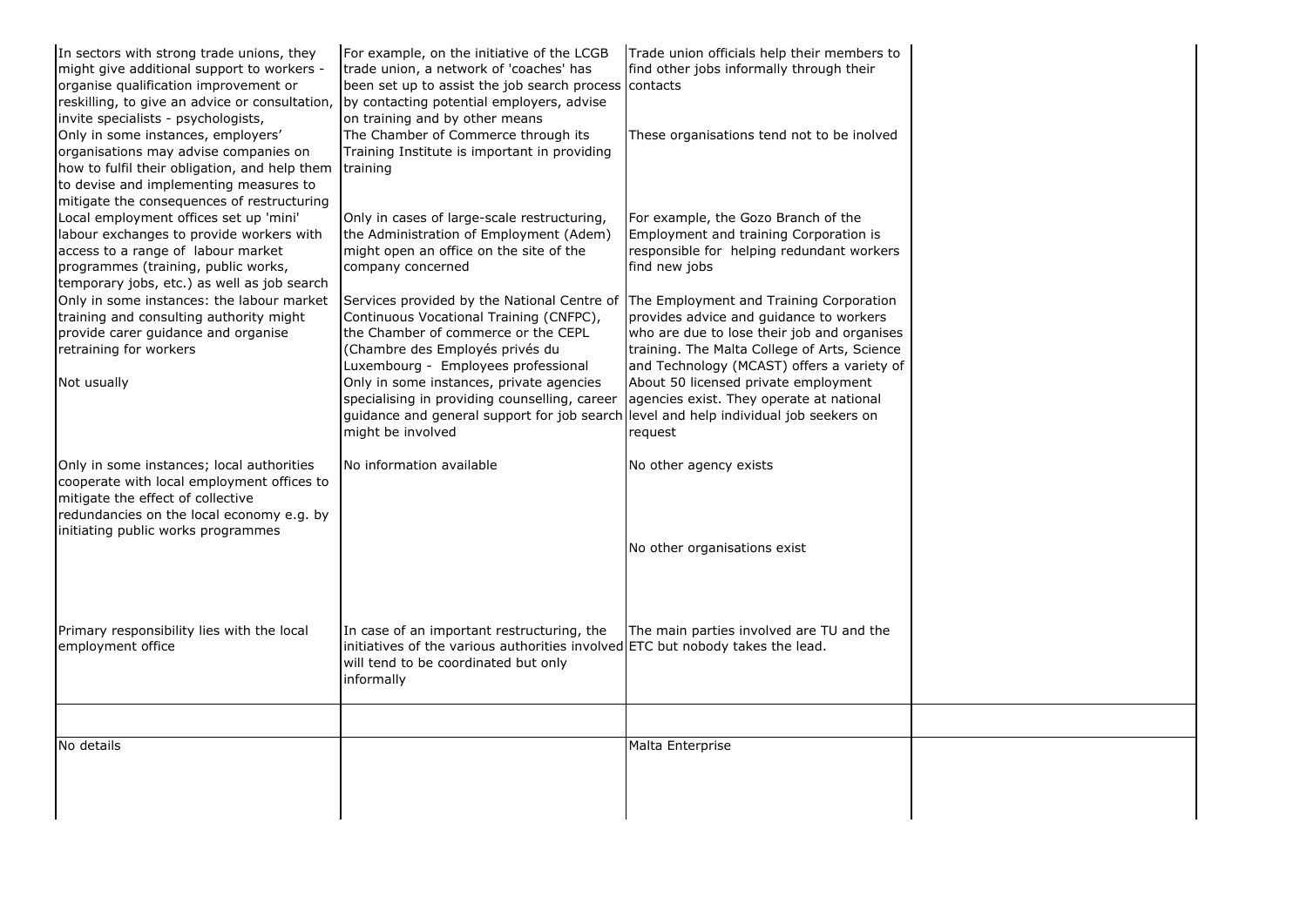| Only in some instances. For example, if the<br>regional development plan is updated, tax<br>concessions might be given to businesses<br>creating jobs. Regional development<br>agencies organise projects intended to                                             | Some local authorities have initiated policies Because of the country's size, responsibility<br>for supporting employment but policy is<br>generally centralised at national level                                   | lies with central government, however Malta<br>Enterprise has a regional office in Gozo.                                                     |
|-------------------------------------------------------------------------------------------------------------------------------------------------------------------------------------------------------------------------------------------------------------------|----------------------------------------------------------------------------------------------------------------------------------------------------------------------------------------------------------------------|----------------------------------------------------------------------------------------------------------------------------------------------|
| Only in some instances, such as when the<br>Government defines an area as problematic<br>and targets support. The Ministry of Interior economic areas, and the Board of Economic<br>(VRM) then draws up a development<br>programme for the area aimed at creating | Through the Ministry for the Economy,<br>which finances 85% of the regional<br>Development - Trade and Investment Office                                                                                             | Mainly through Malta Enterprise (part of<br>Ministry of Investment, Industry and<br>Information Technology)                                  |
| Organised by the local employment office                                                                                                                                                                                                                          | No information available                                                                                                                                                                                             | The main higher education institutions in<br>Malta, namely the University of Malta and<br><b>MCAST</b>                                       |
| Only in some instances; employers'<br>associations help their members devise<br>measures for mitigating the effects of<br>restructuring                                                                                                                           | The sector bodies encourage their<br>members to be innovative. They also help<br>them to develop export markets                                                                                                      | Indirectly, mainly by lobbying the<br>government                                                                                             |
| Only in some instances                                                                                                                                                                                                                                            | Trade unions may occasionally take part in<br>visits abroad organised by some Ministries                                                                                                                             | Both GWU and UHM have their own<br>educational units                                                                                         |
|                                                                                                                                                                                                                                                                   | Luxinnovation is a national agency made up<br>of 6 private and public partners which<br>promotes innovation and research                                                                                             | Various private agencies are involved in<br>training, which can lead to the promotion/<br>expansion of employment opportunities<br>generally |
| Local employment offices might provide<br>financial support to employers to create<br>new jobs                                                                                                                                                                    | No information available                                                                                                                                                                                             | None                                                                                                                                         |
| The county governor coordinates activities<br>of local authorities, the social partners and<br>employment offices in pursuit of he<br>Regional Development Plan                                                                                                   | Visits abroad to promote the country as a<br>business location are regularly organised by<br>the Ministries of Foreign Affairs, Economy<br>and Labour, with the involvement of<br>employers' organisations and large | Very little coordination exists                                                                                                              |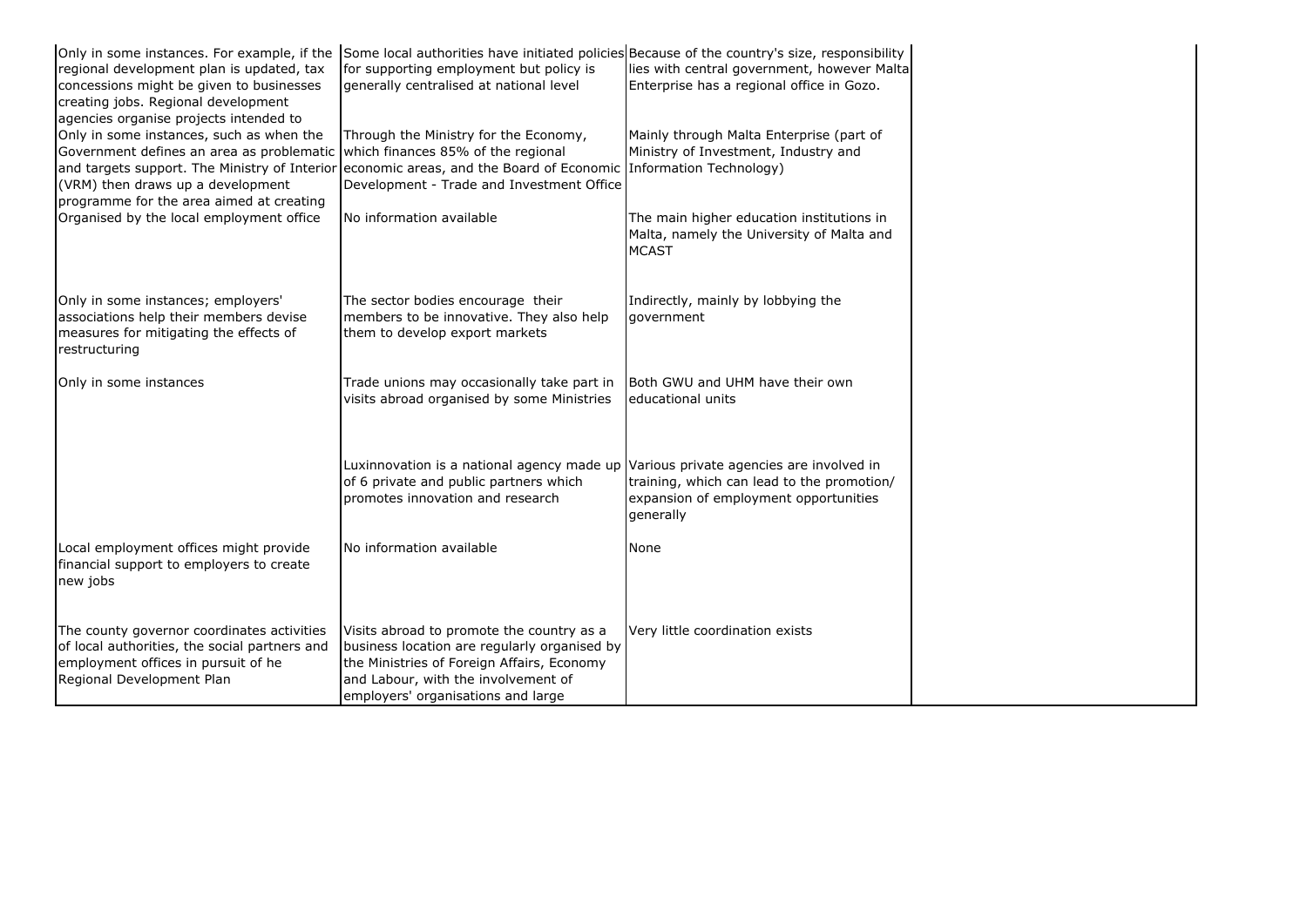| <b>Norway</b>                                                                                                                                                                                        | <b>Poland</b>                                                                                                                                                                                                               | <b>Portugal</b>                                                                                                                                    | <b>Romania</b>                                                                                                                                                                                                           |
|------------------------------------------------------------------------------------------------------------------------------------------------------------------------------------------------------|-----------------------------------------------------------------------------------------------------------------------------------------------------------------------------------------------------------------------------|----------------------------------------------------------------------------------------------------------------------------------------------------|--------------------------------------------------------------------------------------------------------------------------------------------------------------------------------------------------------------------------|
|                                                                                                                                                                                                      |                                                                                                                                                                                                                             |                                                                                                                                                    |                                                                                                                                                                                                                          |
| They are required to enter into<br>consultations with the employees' elected<br>representatives as soon as possible                                                                                  | The employer must consult on the plan for<br>collective dismissal with the trade union(s)<br>inside the company, and inform them in<br>writing of the reasons for this. The<br>employer is also obliged to inform the local | There is no information available about<br>whether consultation takes place before the for 2007-2010 sets out procedures to<br>public announcement | The Unique national collective agreement<br>follow and a minimum period of<br>consultations before starting collective<br>dismissals: 45 days for companies with                                                         |
| Employers and trade union representatives.                                                                                                                                                           | The employer and the company's trade<br>union(s) representatives are the parties<br>involved in the consultation                                                                                                            | No information available                                                                                                                           |                                                                                                                                                                                                                          |
| The company union may ask the regional or No information available<br>national trade union for assistance                                                                                            |                                                                                                                                                                                                                             |                                                                                                                                                    | They provide support for trade union<br>officials in companies                                                                                                                                                           |
| The local authorities or agencies may be<br>involved if local parties agree.                                                                                                                         | No information available                                                                                                                                                                                                    |                                                                                                                                                    | Only in cases where the company is<br>managed by the local authority (e.g. public<br>utilities)                                                                                                                          |
| The local office of Norwegian Labour and<br>Welfare Organisation (NAV) has to be<br>notified but will normally not be involved in in consultation.<br>consultation before the public<br>announcement | Labour offices are only informed about the<br>collective dismissal; they do not participate                                                                                                                                 | No information available                                                                                                                           | County Employment Agencies must be<br>informed                                                                                                                                                                           |
| No information available                                                                                                                                                                             |                                                                                                                                                                                                                             |                                                                                                                                                    | Only in some instances. The Authority for<br>State Assets Recovery (AVAS) is involved<br>when it is a shareholder of the company<br>concerned. The various Ministries need to<br>approve the restructuring programmes of |
| No information available                                                                                                                                                                             |                                                                                                                                                                                                                             |                                                                                                                                                    |                                                                                                                                                                                                                          |
| The company union may ask the regional or After the public announcement of the<br>national union for assistance                                                                                      | redundancies, the employer and the trade<br>union(s) sign an agreement.                                                                                                                                                     | Only in some instances. If there are trade<br>unions or workers' representatives within<br>the company, they may participate.                      | They provide support for trade union<br>officials in companies                                                                                                                                                           |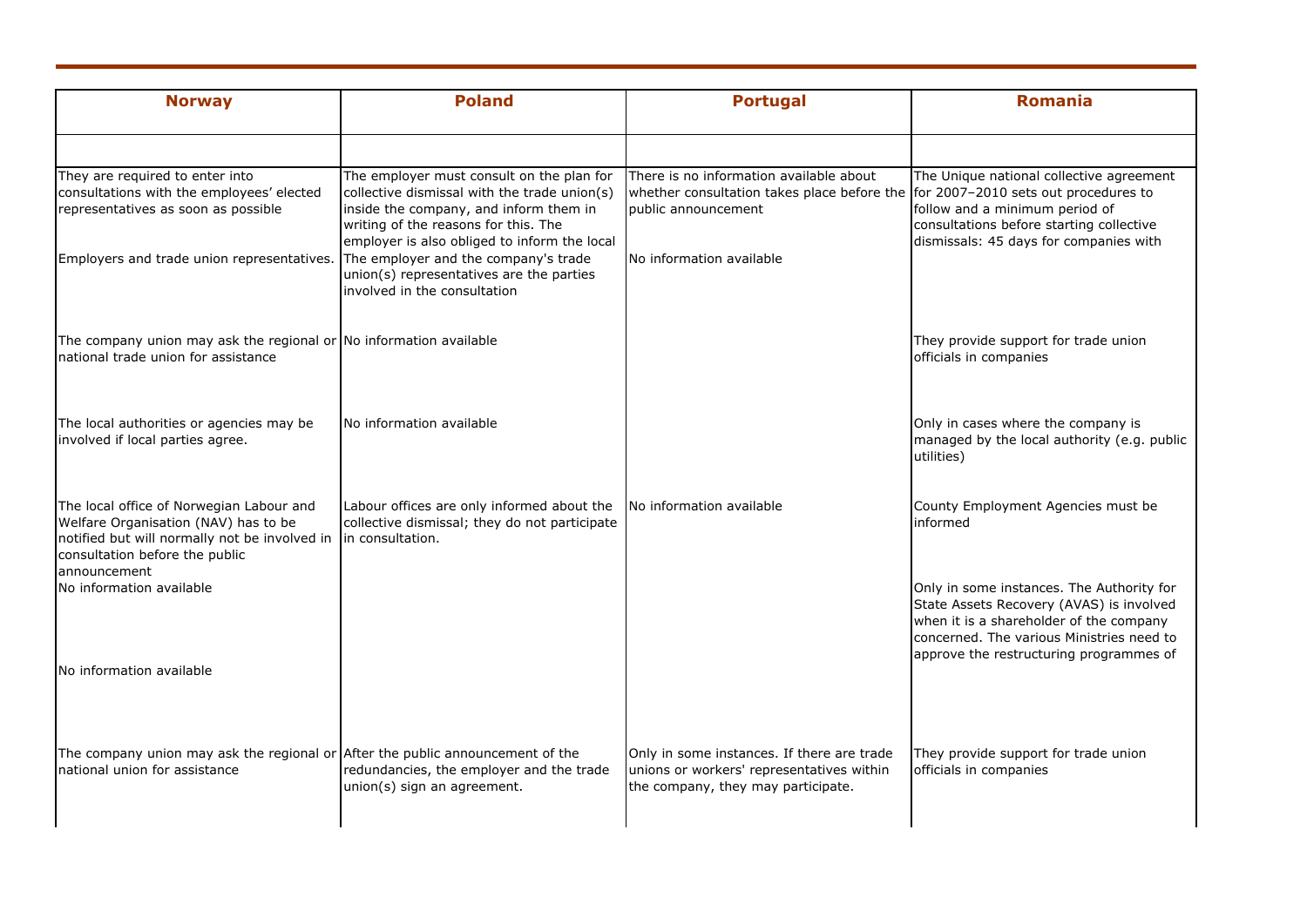| No information available<br>The local employment office will be notified<br>but will normally not be involved in the<br>consultations. If an employer is considering employment office, but this is for<br>to close down a company employing 30 or<br>more people, the county municipality should does not take part in any consultation.<br>But in special cases of large-scale<br>redundancies they may be asked for help to<br>establish alternative workplaces | The agreement signed by the employer and Through the participation on the Units of<br>the trade union(s) is passed to the local<br>information only. The employment office<br>No information available | Units of Fast and Personalised Intervention<br>(NIRP) are public agencies set up to<br>accelerate restructuring and reduce its<br>impact. They are made up of technical staff<br>to provide advice on employment, training<br>Fast and Personalised Intervention | Only in some instances, local authorities<br>approve restructuring programmes of<br>companies under their control, while the<br>Agency for the Development of Mining<br>Zones (ADZM) was involved in the<br>County employment agencies provide<br>services prior to collective redundancy or<br>programmes of active measures to combat<br>unemployment<br>Only in some instances, when they approve<br>the restructuring programmes of companies<br>under their control |
|--------------------------------------------------------------------------------------------------------------------------------------------------------------------------------------------------------------------------------------------------------------------------------------------------------------------------------------------------------------------------------------------------------------------------------------------------------------------|--------------------------------------------------------------------------------------------------------------------------------------------------------------------------------------------------------|------------------------------------------------------------------------------------------------------------------------------------------------------------------------------------------------------------------------------------------------------------------|--------------------------------------------------------------------------------------------------------------------------------------------------------------------------------------------------------------------------------------------------------------------------------------------------------------------------------------------------------------------------------------------------------------------------------------------------------------------------|
| But they may be engaged by the parties to<br>assist workers to find alternative jobs or<br>training programmes                                                                                                                                                                                                                                                                                                                                                     | No information available                                                                                                                                                                               | Employers and employees' representatives<br>may be assisted by specialist consultants at<br>negotiation meetings                                                                                                                                                 | Only in some instances, as in the case of<br>the Employment of workforce and social<br>protection programme financed by the<br>World Bank targeted at employees made<br>redundant because of restructuring                                                                                                                                                                                                                                                               |
| No information available                                                                                                                                                                                                                                                                                                                                                                                                                                           |                                                                                                                                                                                                        | Only in some instances. A task of the<br>Directorate-General for Employment and<br>Labour Relations is to promote conciliation<br>in collective negotiation procedures                                                                                           |                                                                                                                                                                                                                                                                                                                                                                                                                                                                          |
| No information available                                                                                                                                                                                                                                                                                                                                                                                                                                           |                                                                                                                                                                                                        |                                                                                                                                                                                                                                                                  |                                                                                                                                                                                                                                                                                                                                                                                                                                                                          |
| The consultation process is managed by the The consultation process is usually<br>local parties, but the employer is<br>responsible for notifying worker<br>representatives and to arrange the first<br>meeting                                                                                                                                                                                                                                                    | managed by the regional or local<br>authorities.                                                                                                                                                       | There is no formalised procedure                                                                                                                                                                                                                                 | If the government is involved directly or<br>through local authorities, it is responsible<br>for the coordination of the consultation<br>process                                                                                                                                                                                                                                                                                                                         |
|                                                                                                                                                                                                                                                                                                                                                                                                                                                                    |                                                                                                                                                                                                        |                                                                                                                                                                                                                                                                  |                                                                                                                                                                                                                                                                                                                                                                                                                                                                          |
| No information available                                                                                                                                                                                                                                                                                                                                                                                                                                           | The local employment offices, the<br>Guaranteed Employee Benefits Fund<br>(Fundusz Gwarantowanych Świadczeń<br>Pracowniczych, FGSP) and the employer                                                   | No information available                                                                                                                                                                                                                                         |                                                                                                                                                                                                                                                                                                                                                                                                                                                                          |
| Employers are legally obliged to minimise<br>adverse effects of redundancies, such as by<br>providing support for redeploying or<br>retraining workers made redundant                                                                                                                                                                                                                                                                                              | The employer sets out the conditions and<br>rules of support, in consultation with the<br>trade union(s) representatives.                                                                              | No information available                                                                                                                                                                                                                                         | Restructuring has generally involved state-<br>owned companies being privatised. The new<br>owner tends to become involved in tackling<br>the effects of redundancies, eg. Renault<br>taking over Dacia Automobile Pitesti and                                                                                                                                                                                                                                           |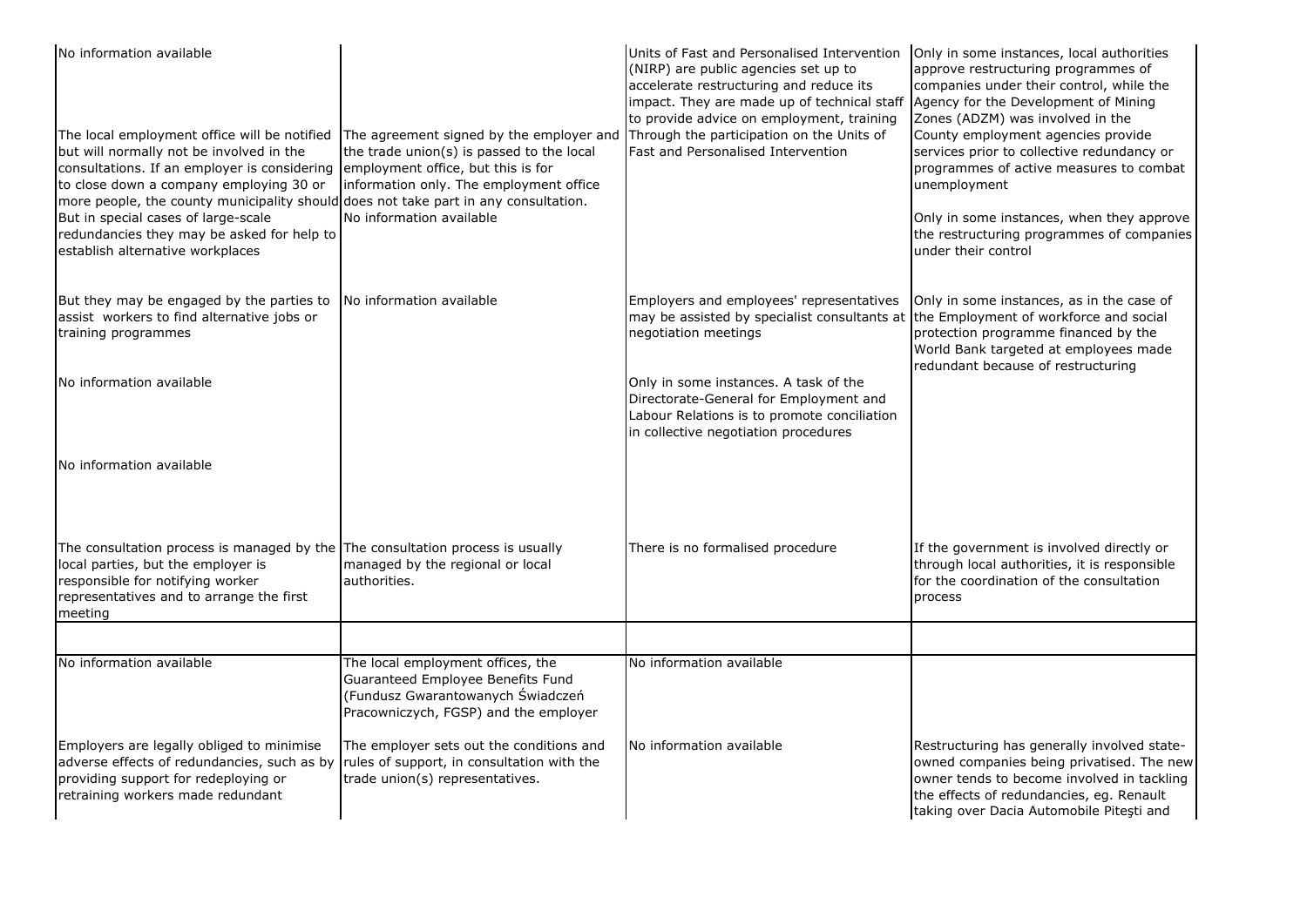| No information available                                                                                                                                                                                                                                                                   | Trade union bodies are consulted on the<br>conditions and rules for support in the<br>agreement signed with the employer.                                                      | In some instances, when trade unions have Mining unions, for example, cooperated<br>a training department | with the Agency for the Development of<br>Mining Zones (ADZM) in the restructuring of<br>the Valea Jiului area                                                            |
|--------------------------------------------------------------------------------------------------------------------------------------------------------------------------------------------------------------------------------------------------------------------------------------------|--------------------------------------------------------------------------------------------------------------------------------------------------------------------------------|-----------------------------------------------------------------------------------------------------------|---------------------------------------------------------------------------------------------------------------------------------------------------------------------------|
| No information available                                                                                                                                                                                                                                                                   |                                                                                                                                                                                | In some instances, when sector bodies have No.<br>a training department                                   |                                                                                                                                                                           |
| The local NAV office will have meetings with Local employment offices provide<br>the company and trade union<br>representatives, and there may be meetings training programmes, stipends for the<br>with the employees. In most instances NAV<br>will provide job interview support. After | counselling, employment agency services,<br>period of participation in training, non-<br>returnable funds for setting up one's own                                             | Through the Employment and Vocational<br><b>Training Institute</b>                                        | The National Employment Agency, through<br>its county agencies, provides support in the<br>form of active and passive measures, to<br>workers made redundant              |
| Only in some instances, when called on by<br>employers to provide guidance on career<br>and training options and support in<br>preparing workers for job interviews                                                                                                                        | Such organizations provide free support<br>whether they are contracted by the local<br>employment office or whether they receive<br>subsidies from EU programmes.              | Through the Employment and Vocational<br>Training Institute (                                             | The National Employment Agency provides<br>free training programmes for redundant<br>workers. The agency also has five regional<br>centres for adult vocational training. |
| Mostly in cases of large-scale restructuring                                                                                                                                                                                                                                               | Private sector agencies can provide support No information available<br>but it is usually not free of charge.                                                                  |                                                                                                           | Only in some instances, when they provide<br>placement, guidance and employment<br>services financed by the Ministry of Labour,<br>Social Solidarity and Family (MMSSF)   |
| No information available                                                                                                                                                                                                                                                                   |                                                                                                                                                                                |                                                                                                           | The eight Regional Development Agencies<br>(ADRs) are usually involved                                                                                                    |
| No information available                                                                                                                                                                                                                                                                   |                                                                                                                                                                                |                                                                                                           |                                                                                                                                                                           |
| in cooperation with the local unions                                                                                                                                                                                                                                                       | The process will be managed by employers, Local employment offices are in charge and No coordination<br>cooperate with the employer.                                           |                                                                                                           | The National Employment Agency (ANOFM)<br>is in charge of coordinating support<br>measures for workers affected by<br>restructuring.                                      |
|                                                                                                                                                                                                                                                                                            |                                                                                                                                                                                |                                                                                                           |                                                                                                                                                                           |
| No information available                                                                                                                                                                                                                                                                   | The Polish Information and Foreign<br>Investment Agency aims to attract investors<br>who would provide employment; special<br>economic zones attract new investors as<br>well. | No information available                                                                                  |                                                                                                                                                                           |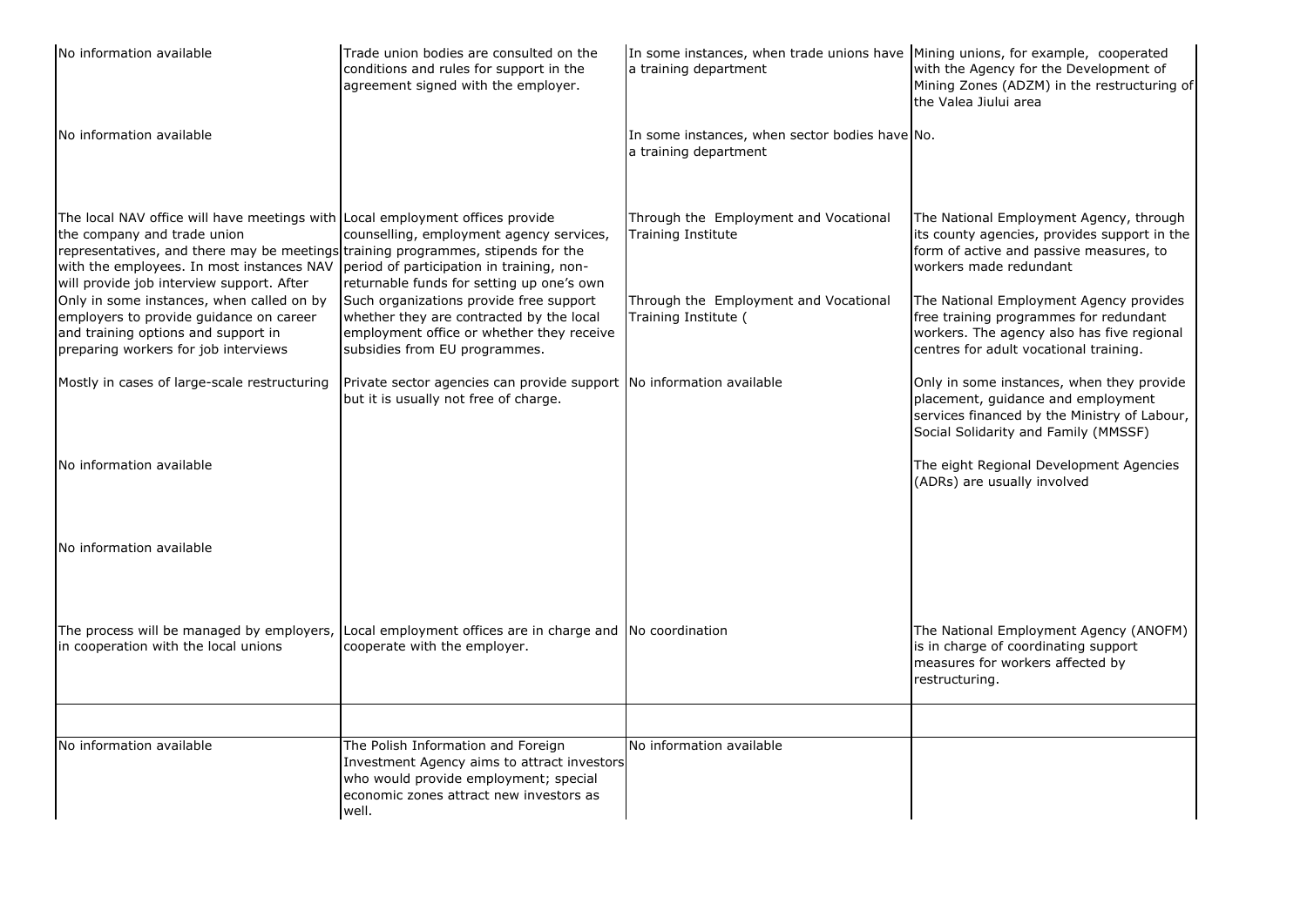| Counties and municipalities cooperate with<br>regional bodies of "Innovasjon Norge", a<br>state owned company that promotes<br>nationwide industrial development       | Only rarely                                                                                                                                               | No information available                                                                      | The 8 regional development agencies are<br>responsible for designing and implementing<br>regional development strategies and<br>managing programmes, including EU-<br>funded ones; in partnership with national |
|------------------------------------------------------------------------------------------------------------------------------------------------------------------------|-----------------------------------------------------------------------------------------------------------------------------------------------------------|-----------------------------------------------------------------------------------------------|-----------------------------------------------------------------------------------------------------------------------------------------------------------------------------------------------------------------|
|                                                                                                                                                                        | Employment offices, in most instances                                                                                                                     | IEFP promotes several measures and<br>programmes aiming to expand employment<br>opportunities | Mainly through the National Employment<br>Agency, which has created, for example, 7<br>business incubators, and the Romanian<br>Agency for Foreign Investment (ARIS)                                            |
| Only in cases of large-scale restructuring,<br>when they might be engaged by local NAV<br>offices to implement training programmes                                     | The nationwide network of Centers for<br>Social Integration offer various types of<br>training.                                                           | No information available                                                                      | The National Employment Agency provides<br>free training programmes for redundant<br>workers. The agency also has five regional<br>centres for adult vocational training.                                       |
| Only in some instances. Some regions have No information available<br>active sector bodies involving cooperation<br>between unions and employers                       |                                                                                                                                                           |                                                                                               | Builders Social House' is an example of best<br>practice for the involvment in construction<br>sector.                                                                                                          |
| Regional trade union bodies are often<br>actively engaged in business development<br>in cooperation with regional employers'<br>organisations and regional authorities | No information available                                                                                                                                  |                                                                                               | Mining trade unions in Valea Jiului, for<br>example, cooperate with the Agency for the<br>Development of Mining Zones in<br>implementing projects aimed at creating<br>new jobs                                 |
| No information available                                                                                                                                               | Private agencies may be involved if<br>contracted by the local empolyment office.                                                                         | No information available                                                                      |                                                                                                                                                                                                                 |
| No information available                                                                                                                                               | Local employment offices provide new<br>employment opportunities through non-<br>returnable funds for setting up one's own<br>business (self-employment). | No information available                                                                      |                                                                                                                                                                                                                 |
| The counties are responsible for<br>development strategies and will often take<br>the lead in coordinating programmes                                                  | No such coordination.                                                                                                                                     | No coordination                                                                               | Local authorities usually coordinate the<br>activities of the actors involved: chambers<br>of industry and commerce, county<br>employment agencies, regional<br>development agencies, local businesses,         |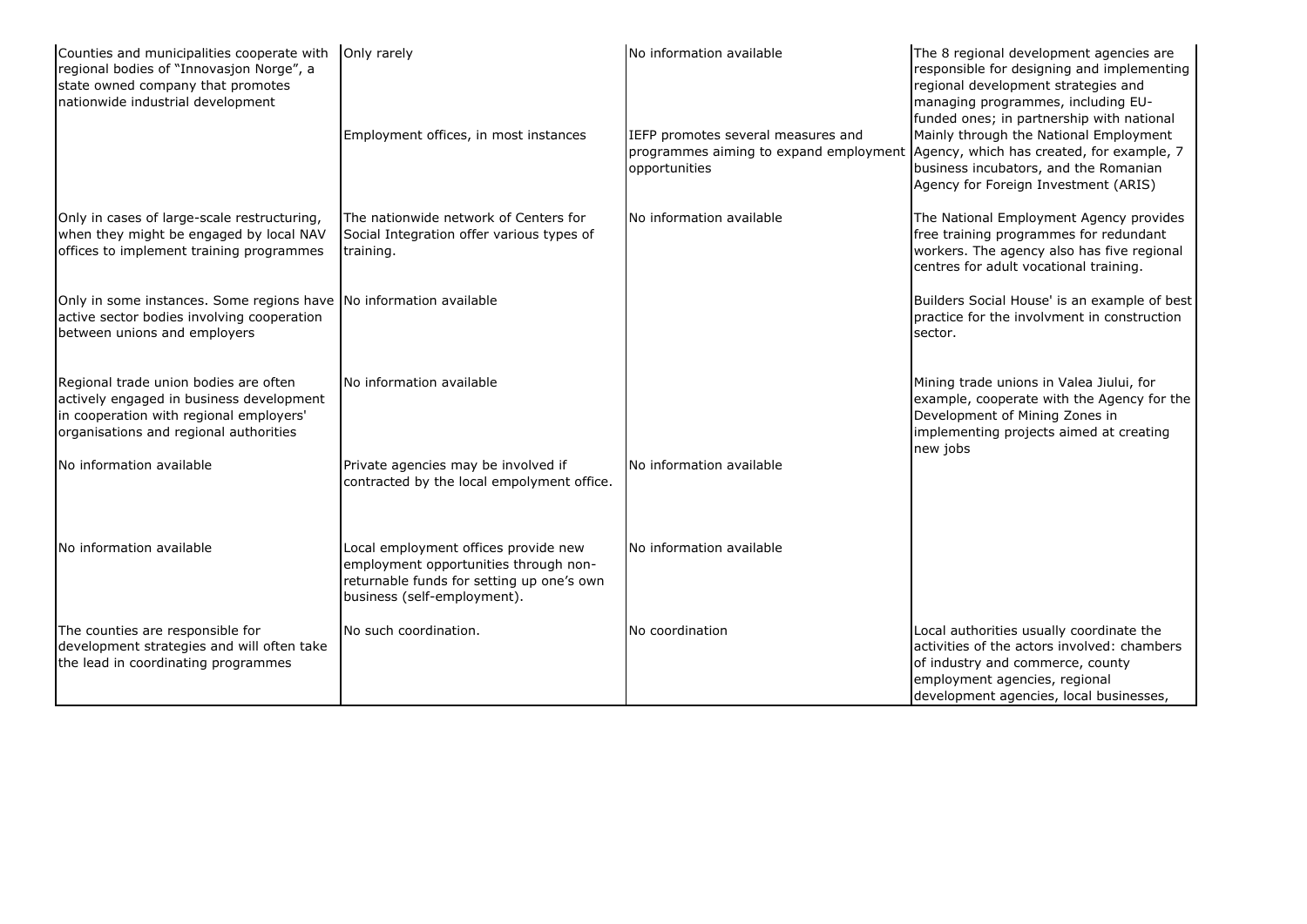| <b>Slovakia</b>                                                                                                                                                                                                                 | <b>Slovenia</b>                                                                                                                | <b>Spain</b>                                                                                                                                                  | <b>United Kingdom</b>                                                                                                                                                                                                   |
|---------------------------------------------------------------------------------------------------------------------------------------------------------------------------------------------------------------------------------|--------------------------------------------------------------------------------------------------------------------------------|---------------------------------------------------------------------------------------------------------------------------------------------------------------|-------------------------------------------------------------------------------------------------------------------------------------------------------------------------------------------------------------------------|
|                                                                                                                                                                                                                                 |                                                                                                                                |                                                                                                                                                               |                                                                                                                                                                                                                         |
| This is a legal obligation                                                                                                                                                                                                      | Employers normally consult employees<br>before the public announcement.                                                        | Consultation before the public<br>announcement is not common, but there<br>are a few examples of informal consultation and Consultation agreement exists (I&C | Prior consultation depends largely on the<br>size of firm and on whether an Information<br>Regulations apply to firms with 100+ - and<br>50+ from 2008), which obliges employers                                        |
| No details                                                                                                                                                                                                                      | Employers, trade unions, development<br>agencies and authorities, employment<br>offices.                                       | Labour authorities and legal representatives This varies according to the form and scope<br>unions                                                            | of the restructuring. Parties involved in<br>consultation at smaller scale restructurings<br>typically involve the firm implementing the<br>restructuring, trade unions and/or employee                                 |
| These bodies are exceptionally consulted in<br>case of restructurings that have a<br>significant impact on employment in a<br>particular region.                                                                                | Trade union officials are always involved.<br>The involvement of nationl trade union<br>depends on the size fo the redundancy. | No necessary                                                                                                                                                  | Only in some instances. There is no legal<br>obligation and consultation depends on the<br>nature of industrial relations and legal<br>context. Evidence suggests that some<br>employers consult with unions on matters |
| They are usually not consulted. Only in case In most cases local development agencies<br>where regional development projects aare<br>being prepared.                                                                            | and local authorities are involved. A<br>representative example is Videm Krško.                                                | Regional authorities                                                                                                                                          | Not generally in smaller instances of<br>consultation of restructuring. However, in<br>larger instances of proposed restructuring,<br>local and regional development agencies<br>(RDAs) are often involved in the       |
| They are exceptionally consulted in case of<br>restructurings having a significant impact on involved. Representative examples are<br>employment in a particular region.                                                        | Local employment offices are generally<br>Videm Krško and restructuring of textile and<br>leather industry.                    | Sometimes, informally                                                                                                                                         | Local and regional employment offices are<br>often given prior notice of collective<br>dismissals in the case of larger-scale<br>collective dismissal annoucements.                                                     |
| They are usually consulted in the<br>preparatory stage of significant<br>restructurings, and new investments<br>accompained by the creation of new jobs<br>(usually in economically weak regions).                              | In some instances, i.e. in the most<br>outstanding cases.                                                                      | Sometimes in cases of large-scale<br>restructuring, the Ministry of Labour is<br>informed informally                                                          | It is statutory under UK law that the UK<br>Government Business, Enterprise and<br>Regulatory Reform (BERR) department<br>must be notified should a firm announced<br>20 or more collective redundancies.               |
|                                                                                                                                                                                                                                 | No details                                                                                                                     | The company might hire legal or economic<br>advisers                                                                                                          | n/a                                                                                                                                                                                                                     |
| Mostly at company level. Regional trade<br>unions are involved when restructuring has<br>a major impact on the region. Sectoral<br>trade unions are occasionally involved, e.g.<br>in the case of restructuring planned for the | Trade union officials are always involved.<br>The involvement of nationl trade union<br>depends on the size fo the redundancy. | Only in cases of national or regional<br>importance                                                                                                           | Only in some instances. There is no legal<br>obligation and consultation depends on the<br>nature of industrial relations and legal<br>context. Evidence suggests that some<br>employers consult with unions on matters |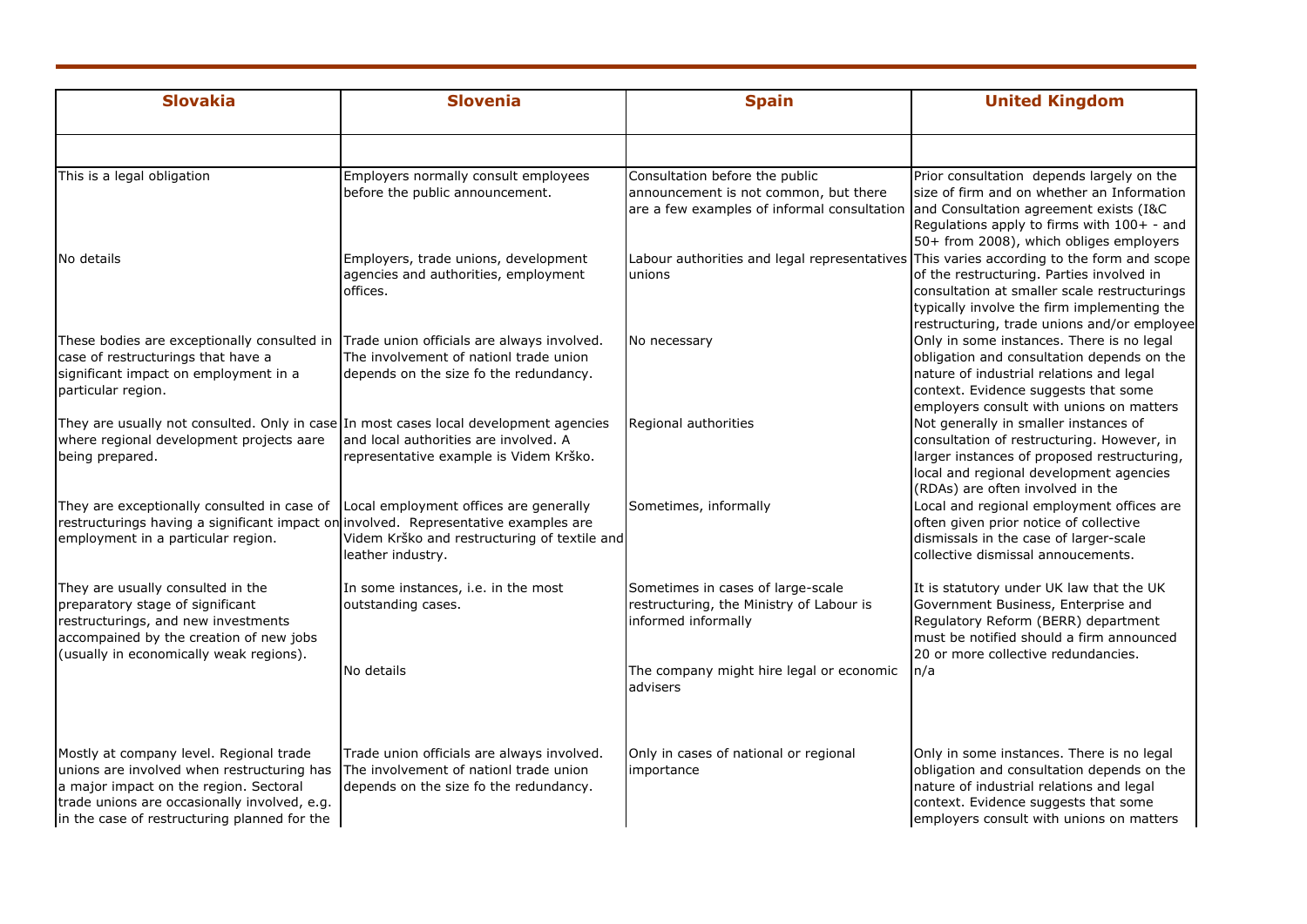| Only in some instances, when restructuring The involvement of regional and local<br>concerns development projects, e.g. new<br>local investment or FDI | development agencies during the<br>consultation process is limited to providing<br>information on potential new jobs.                                                                                           | Sometimes, informally                                                                                        | Only in some instances. Regional<br>Development Agencies or local authorities<br>might get involved if a large adverse effect<br>on local employment is likely.                                                         |
|--------------------------------------------------------------------------------------------------------------------------------------------------------|-----------------------------------------------------------------------------------------------------------------------------------------------------------------------------------------------------------------|--------------------------------------------------------------------------------------------------------------|-------------------------------------------------------------------------------------------------------------------------------------------------------------------------------------------------------------------------|
| Only in some instances, in cases of mass<br>redundancies                                                                                               | Local employment offices are, as a rule,<br>involved. Representative examples are<br>Videm Krško and restructuring of textile and<br>leather industry.                                                          | Sometimes, informally                                                                                        |                                                                                                                                                                                                                         |
| In some instances, in cases of mass<br>redundancies with significant impact on the<br>region or local area                                             | Only in some instances. In the case of<br>major redundancies, the Employment<br>Service of Slovenia (ESS) participates in the<br>consultation process.                                                          | Regional authorities                                                                                         | Only in some instances, when restructuring<br>occurs in sectors with serious structural<br>problems where restructuring involves large<br>social costs (e.g. Rover car plant in the                                     |
| Only in some instances, when large<br>companies are involved                                                                                           | Rarely or not at all                                                                                                                                                                                            | No necessary                                                                                                 | West Midlands, Ford's UK operations)<br>There is no widespread evidence of this<br>available                                                                                                                            |
| They are involved exceptionally when<br>collective bargaining-related conflicts<br>emerge during the restructuring.                                    | Rarely or not at all                                                                                                                                                                                            | no information available                                                                                     |                                                                                                                                                                                                                         |
|                                                                                                                                                        | Rarely or not at all                                                                                                                                                                                            | no information available                                                                                     |                                                                                                                                                                                                                         |
| The consultation process is typically<br>managed by the employer                                                                                       | The consultation process is usually<br>managed by the company concerned,<br>though in close cooperation with trade<br>unions and work councils. The involvement<br>of local or central authorities depends on   | The consultation process is managed by a<br>joint committee of management and trade<br>union representatives | Employers typically manage the<br>consultation process. The process is<br>triggered either by a formal request from<br>employees for an I&C agreement or by<br>employers choosing to start the process                  |
|                                                                                                                                                        |                                                                                                                                                                                                                 |                                                                                                              |                                                                                                                                                                                                                         |
|                                                                                                                                                        | Employer responsible for restructuring,<br>workers' representatives and trade union<br>bodies, local employment offices.                                                                                        | Unions                                                                                                       |                                                                                                                                                                                                                         |
| Employers usually pay redundancy<br>compensation.                                                                                                      | Employers responsible for the restructuring<br>usually try to find alternative employment<br>in cooperation with other employers, local<br>employment offices and private<br>employment agencies in the region. | Only when companies have 50 or more<br>employees                                                             | Employers are obliged to consider offering<br>suitable alternative jobs if possible,<br>including in other companies in the same<br>group. But employers are not obliged to<br>find alternative work for employees made |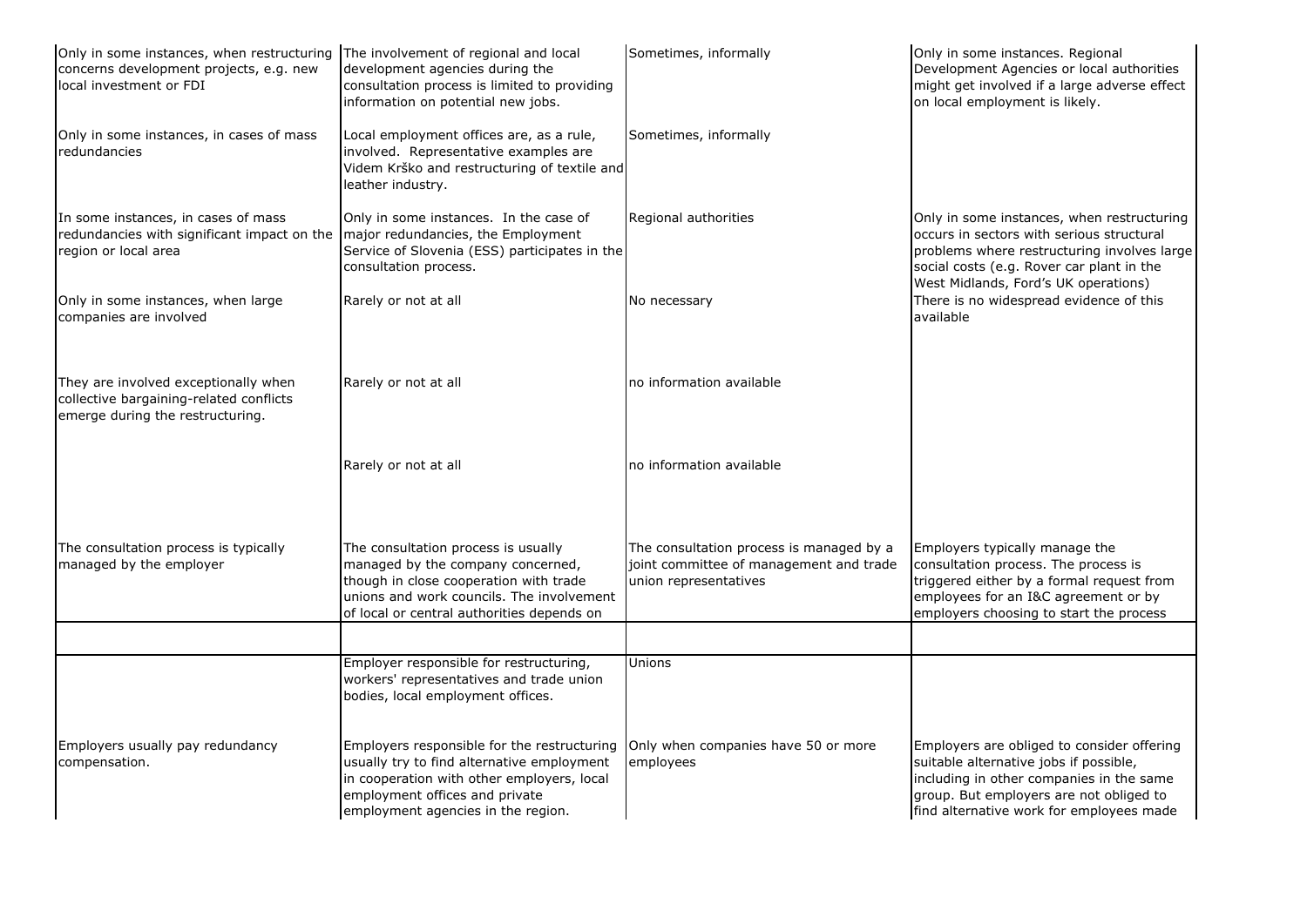| They are usually involved in order to protect Workers' representatives and trade union<br>and ensure the rights of redundant<br>employees.                                                     | bodies usually try to negotiate as good<br>conditions for redundant workers as<br>possible. See the case of Tobačna Ljubljana.                                                                                                                                    | no information available                                                                                                                                  | Indirectly, by offering advice on redundancy<br>rights and support to individual members to<br>help them adjust to redundancy.                                                                                                     |
|------------------------------------------------------------------------------------------------------------------------------------------------------------------------------------------------|-------------------------------------------------------------------------------------------------------------------------------------------------------------------------------------------------------------------------------------------------------------------|-----------------------------------------------------------------------------------------------------------------------------------------------------------|------------------------------------------------------------------------------------------------------------------------------------------------------------------------------------------------------------------------------------|
| They are usually not involved.                                                                                                                                                                 | Trade or professional associations are rarely no information available<br>involved in efforts to resolve the collective<br>redundancy problems.                                                                                                                   |                                                                                                                                                           | These organizations do not play a major<br>role.                                                                                                                                                                                   |
| On the basis of an Individual Action Plan. It Local employment offices take an active<br>usually includes training/retraining.                                                                 | part in process of providing support<br>measures for workers involved in collective<br>redundancies.                                                                                                                                                              | They provide information and advice on job-Local Job Centres provide help on job<br>search and training                                                   | search and on basic training possibilities,<br>including English and IT skills.                                                                                                                                                    |
| Currently, there are more than 1,500<br>public, regional and private organisations,<br>which provide education and training<br>services, mainly for those made redundant<br>and the unemployed | Workers made redundant as a result of<br>restructuring are one of the target groups<br>of the 'Training and education' programme<br>of the Active Employment Policy. Training is<br>contracted out to private training companies                                  | Special training in cases of restructuring is<br>provided by the regional employment office                                                               | As part of the National Skills Strategy, the<br>Department for Education and Skills (DfES)<br>has established 'Centres of Vocational<br>Excellence' - Further Education colleges<br>with expertise in particular vocational areas, |
| No information available                                                                                                                                                                       | Only in some instances, when called upon<br>the employer.                                                                                                                                                                                                         | Large companies, mainly multinationals,<br>might sometimes provide outplacement<br>services                                                               | Private sector employment services are<br>numerous and there are also a number of<br>private redundancy counselling services.                                                                                                      |
| In some instances, the Temporary Work<br>Agencies                                                                                                                                              | Rarely or not at all                                                                                                                                                                                                                                              | no information available                                                                                                                                  |                                                                                                                                                                                                                                    |
|                                                                                                                                                                                                | No details                                                                                                                                                                                                                                                        | no information available                                                                                                                                  |                                                                                                                                                                                                                                    |
| There is usually no coordination procedure<br>in place.                                                                                                                                        | Activities are typically coordinated by those<br>most directly involved - employers and<br>workers via trade unions and works<br>councils. They try to involve other actors -<br>employment offices, authorities,                                                 | The regional employment offices are the<br>main and almost the only bodies<br>They do not usually coordinate their<br>activities with other organisations | There does not seem to be overall<br>coordination of activities between the<br>responsible for assisting redundant workers. various organisations and bodies concerned.                                                            |
| No details                                                                                                                                                                                     | In cases where there is a risk of major<br>redundancies, a coallition of the main actors service INEM. There also exist public<br>- employment office, work funds, trade<br>unions, local authorities and development<br>agnecies, central government departments | At national level the Public employment<br>employment service at regional level.                                                                          |                                                                                                                                                                                                                                    |